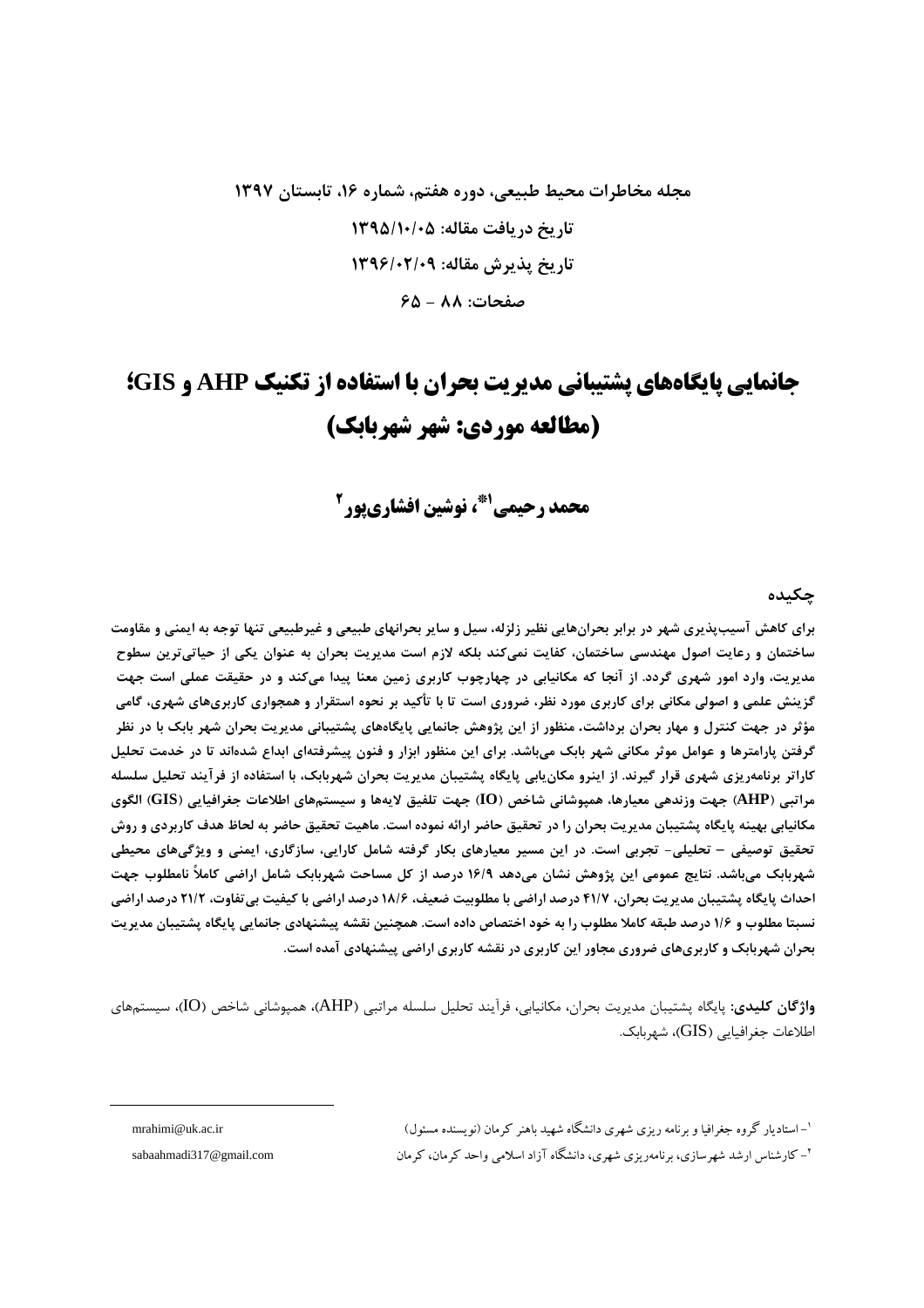#### مقدمه

ءء

کشور ایران، جزء یکی از کشورهای بلاخیز دنیا به شمار می رود. همان طور که آمارها نشان می دهد از ۴۰ نوع بلایای طبیعی که در جهان رخ میدهد ۳۱ مورد آن در ایران به وقوع می پیوندد. وجود چنین بلایای طبیعی در کشور باعث شد که ایران جز و ده کشور نخست جهان در زمینه بلاخیزی باشد'. این خود عاملی برای تلاش بیشتر در جهت دستیابی عملی به روشها و راهکارهایی منسجم جهت مقابله و برخورد منطقی در به حداقل رساندن ابعاد فاجعه آمیز چنین رخدادهایی است. در همین راستا در جهت افزایش توان و همچنین تحقق اهداف مدیریت بحران در کوتاهترین زمان ممکن، نیاز به مهیا کردن بستری عملیاتی مناسب با ساختاری منسجم تحت عنوان «پایگاههای پشتیبانی مدیریت بحران» ضروری میباشد (شجاع عراقی و همکاران، ۱۳۹۰). از این رو ده روز پس از وقوع زلزله تلخ بم در جلسه ای اضطراری ستاد مدیریت بحران شهر تهران در مورخه ۱۵ دی ماه ۱۳۸۲ طرح اولیه ایجاد پایگاههای پشتیبانی مدیریت بحران در سطح شهر تهران را مطرح و تصویب کرد. این طرح در اسفند سال ۱۳۸۲ جهت شناسایی زمینهای مناسب برای احداث پایگاهها در سطح نواحی به مناطق ۲۲ گانه شهر تهران ابلاغ شد (روابط عمومی سازمان ییشگیری و مدیریت بحران، ۱۳۸۵). هدف راهبردی از ایجاد این پایگاهها مهیا کردن بستر عملیاتی و تاکتیکی مناسب برای تحقق اقدامات پیشگیری، آمادگی و مقابله در بحرانهای مختلف به ویژه بحرانهای طبیعی بزرگ نظیر زلزله و به عبارت دیگر تاکتیکپذیر نمودن سیستم مدیریت بحران شهر تهران میباشد. جهت فعال، پویا و زنده نگه داشتن این پایگاهها در دراز مدت و شناسایی موثر آنها توسط مردم در شرایط عادی، کاربریهای آموزشی و ورزشی نیز برای این مجموعهها در نظر گرفته شده است تا به این ترتیب هدف عمده دیگر که همانا فرهنگ سازی و ترویج شادابی و نشاط در جامعه می باشد نیز تحقق یابد (سازمان پیشگیری و مدیریت بحران شهر تهران، ۱۳۸۳).

استان کرمان که با ۱۸۱ هزار و ۷۱۴ کیلومتر مساحت، پهناورترین استان کشور است، در کنار ظرفیتها و توانمندیهای زیادی که در حوزههای تاریخی، گردشگری، معدن، صنعت و کشاورزی دارد از نظر میزان بروز حوادث طبیعی و غیرمترقبه نیز در ردههای نخست کشوری قرار گرفته است. براساس گزارشات کمیته اطلاع رسانی ستاد مدیریت حوادث استان کرمان، این استان با داشتن ۱۸ گسل فعال جزو لرزهخیزترین استانهای کشور است و تقریباً هر روز زلزلههایی با شدت کمتر از سه ریشتر در این استان روی میدهد و زمین لرزههایی قویتر نیز در بازههای زمانی ماهانه و سالانه در استان ثبت میشود. آنطور که آمارها نشان میدهد هر ۸ سال یک بار یک زلزله قوی و مخرب در استان کرمان روی داده است و تقریباً یک سوم تلفات کل زمین لرزههای کشور طی صد سال گذشته مربوط به استان کرمان بوده است. شهر بابک نیز از این قاعده مستثنا نیست. گسل شهربابک به عنوان یکی از چندین گسل اصلی فلات ایران شناخته می شود. این گسل در حقیقت در برگیرنده یک منطقه گسلی در خط مستقیم و جهت کلی شمال غربی- جنوب شرقی است. گسل مذکور گسلی فعال است و توان ایجاد زمین لرزههای مهم را داراست و از نزدیکی شهربابک عبور می کند (طرح جامع شهربابک، ۱۳۹۰). در کنار این مسائل طبیعی، برخی عوامل

<sup>1-</sup> http://www.undp.org.ir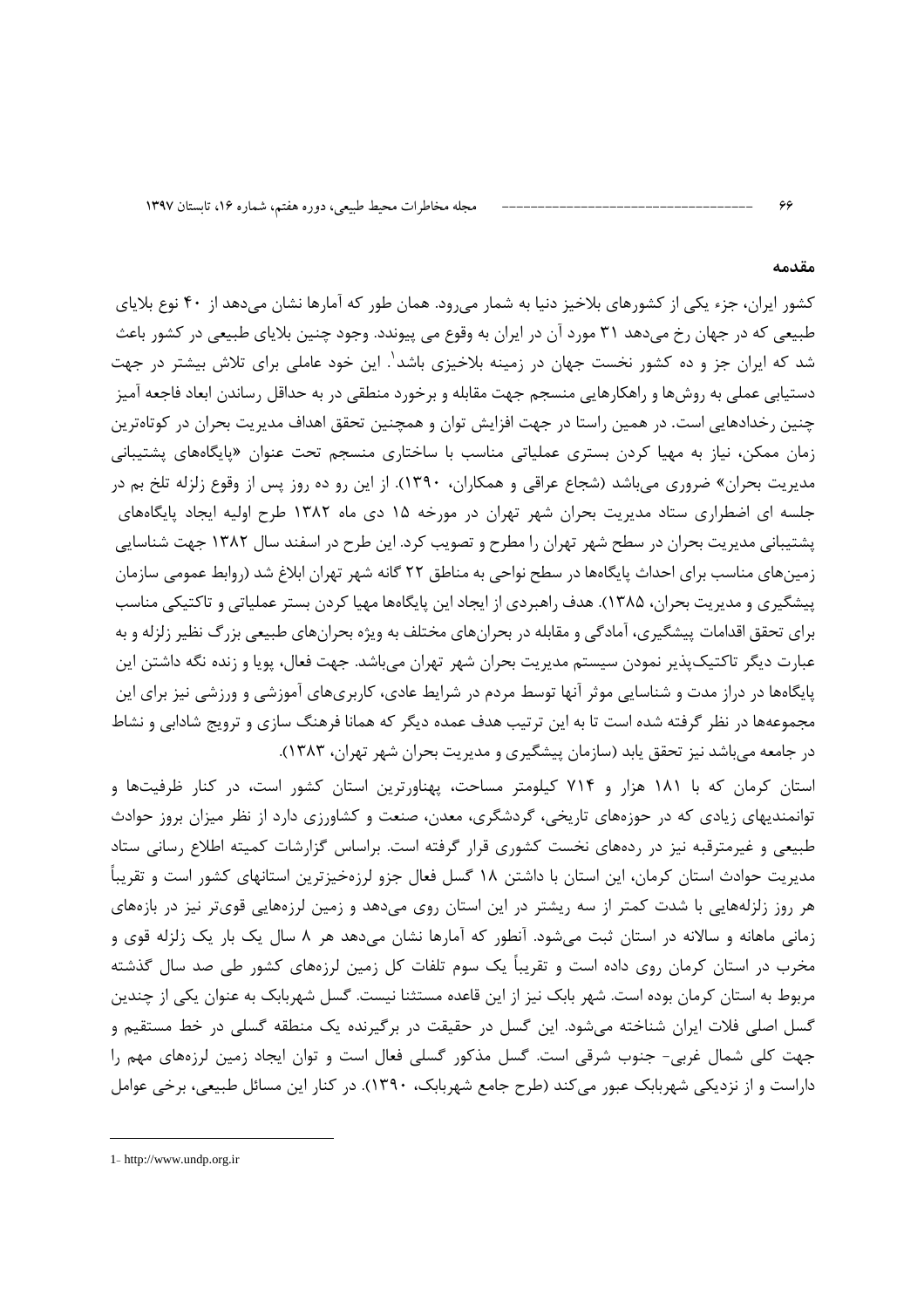انسانی هم گاهی شهر شهربابک را با مسائل شبه بحران و یا بحرانزا مواجه می کند که از جمله آنها میتوان به جاده-های طولانی، پرتردد و حادثهخیز، با ایمنی نسبتاً پائین اشاره کرد. طبیعتاً مدیریت بحران در چنین منطقهای برنامهریزیهای خاص و تدابیر حساب شده میطلبد. پایگاههای پشتیبانی مدیریت بحران از جمله عناصری هستند که در زمان وقوع بحران به آنها نیاز است(آل شیخ و حسینیان، ۱۳۸۵). این پایگاهها اماکنی با ساختاری منسجم و در جهت مهیا کردن بستر عملیاتی و تاکتیکی مناسب برای تحقق اقدامات پیشگیری، آمادگی و مقابله در بحرانهای مختلف به ویژه بحرانهای طبیعی بزرگ نظیر زلزله و به عبارت دیگر تاکتیکپذیر نمودن سیستم مدیریت بحران شهر می باشد (شجاع عراقی و همکاران، ۱۳۹۰). به همین منظور نیاز به برنامهریزی دقیق و مناسب برای کاهش حداکثری اثرات بحران ضروری به نظر میرسد. با توجه به اینکه یکی از وظایف اساسی و مهم برنامهریزان شهری و ناحیهای، تخصیص زمین به کاربریهای گوناگون شهری با توجه به نقش و کارکرد شهر، اقتصاد شهر و همچنین تاثیر عوامل متقابل کاربریها بر یکدیگر است(آل شیخ و حسینیان، ۱۳۸۵) انتخاب فضای مناسب برای استقرار این پایگاهها، مطالعه و بررسی همه جانبهای را میطلبد زیرا احداث پایگاههای مذکور در موقعیتهای مناسب، سبب افزایش کارایی و بهره وری بیشتر آن در جهت دستیابی به اهداف مورد نظر به خصوص در شرایط بحرانی میباشد. در مسیر انجام تحقیق جنبههای مبهم و مجهول تحقیق شامل ویژگیهای زمین شناختی شهر شهربابک، ویژگیهای کالبدی شهر، شبکه ارتباطی شهر و… میشود. متغیرهای موثر در فرآیند تحقیق شامل متغیرهای مستقل و مداخله گر (تراکم جمعیت شهر، ویژگی های پایگاههای پشتیبان مدیریت بحران، فاصله از گسلها و …) می باشد. منظور از این پژوهش جانمایی پایگاههای پشتیبانی مدیریت بحران شهر بابک با در نظر گرفتن پارامترها و عوامل موثر مکانی شهر بابک با توجه به اینکه یکی از وظایف اساسی و مهم برنامهریزان شهری تخصیص زمین به کاربریهای گوناگون شهری بر اساس نقش و کارکرد شهر، اقتصاد شهر و همچنین تاثیر عوامل متقابل کاربریها بر یکدیگر است-هدف این یژوهش قرار گرفته است.

در نواحی شهری به سبب پیچیدگی فرآیندهای تأثیرگذار و نقش عوامل و شاخصهای متعدد در مکان یابی استفاده از GIS به تنهایی کارساز نبوده است، چنانچه در این زمینه تحقیقات زیادی در دهه اخیر انجام شده است و به خوبی در سطح علمی و اجرایی قابل ملاحظه است. از این رو، توجه به رویکرد ترکیبی قابلیتهای GIS با مدلها و تکنیکهای قابل استفاده در حل مسایل شهری و بویژه مکانیابی بهینه کاربریهای شهری مورد توجه محافل علمی و اجرایی قرار گرفته است. که در زیر به موردی از آنها اشاره میشود:

- بوذرجمهری و همکاران در سال ۱۳۹۳ با عنوان «تحلیل فضایی و مکانیابی بهینه مراکز اسکان موقت در مدیریت بحران نواحي روستايي با تلفيق AHP & GIS (نمونه مورد مطالعه بخش مركزي شهرستان فاروج)» با هدف مكانيابي بهینه پایگاههای اسکان موقت در مدیریت بحران، در سطح روستاهای بخش مرکزی شهرستان فاروج با روش تحقیق توصیفی- تحلیلی صورت گرفت. نتایج نشان داد که ۴ درصد روستاهای بخش مرکزی فاروج در شرایط کاملاً مناسب و ۶۵ درصد در شرایط مناسب برای مکانیابی پایگاههای اسکان موقت برخوردارند و در مقابل، ۴۴ درصد روستاها از شرایط نامناسب برای این منظور برخوردار میباشند(بوذرجمهری و همکاران، ۱۳۹۳).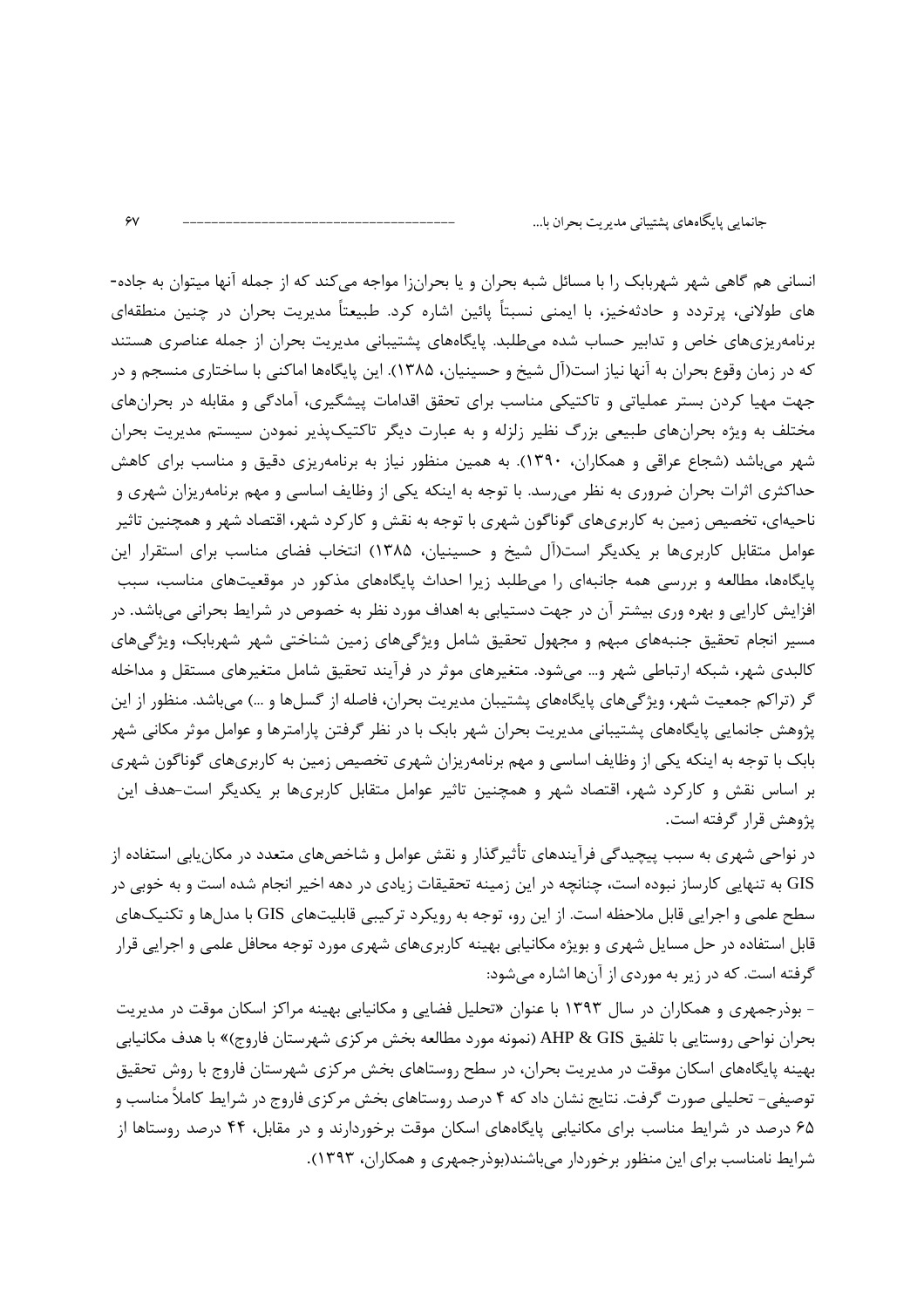- نوجوان و همکاران در سال ۱۳۹۱ در تحقیقی با عنوان «مکانیابی اسکان موقت با استفاده از الگوریتمهای فازی؛ مطالعه موردی: منطقه یک شهرداری تهران» با هدف ارائه روشی مناسب و کارا برای مکان یابی اسکان موقت با استفاده از الگوریتمهای فازی و به منظور نشان دادن کارآیی الگوی کلی مکان بابی مناسب اسکان موقت انجام دادند. نتایج این تحقیق نشان میدهد که با توجه به محدودیتهای قطعی که در روش بولین (روش کلاسیک) اعمال میشود، در این روش مناطق مکانیایی شده نسبت به روشهای مبتنی بر منطق فازی، دارای تعداد بیشتری می باشند بنابراین، این منطق در مناطقی که زمین دارای محدودیت است، مناسب نمے باشد. اما با بررسی روش فازی اعمال شده در این تحقیق، مشخص گردید که روش WLCعلیرغم سادگی آن، دارای کارایی بسیار بالایی میباشد و این قدرت را به تصمیم گیر میدهد که برای عوامل مختلف برحسب درجه اهمیت آن ها، وزن های متفاوتی را اختصاص دهد. در اثر این برتری، نتیجه حاصل از مکانیابی به روش فازی WLC دارای قدرت تفکیک بهتری میباشد. همچنین نتایج نشان داد با توجه به اینکه موضوع مکانیابی تا حد زیادی وابسته به استدلال تصمیمگیری میباشد، منطق فازی نسبت به منطق کلاسیک دارای کارایی بیشتر میباشد(نوجوان و همکاران، ۱۳۹۱).

- جیفو لیو۱ در سال ۲۰۱۱ در پژوهشی زلزله مخرب ۷٫۱ ریشتری سال ۲۰۱۰ بخش یوشو ککشور چین با ۲۶۹۸ نفر کشته را مورد مطالعه قرار داده و در آن ضمن بیان عوامل موثر در شدت گرفتن خسارات وارده بر منطقه، به تجربیات بازسازی و بازگرداندن منطقه به حالت قبل از وقوع زلزله و نقش سازمانها و نهادهای دولتی در امدادرسانی به آسیب دیدگان از جمله اسکان آنها پرداخته است. این پژوهش شرایط محیطی خاص منطقه و کمبود امکانات زیرساختی برای امدادرسانی را از جمله عوامل موثر در شدت تلفات دانسته است(Jifu Liue, 2011).

– سوله تودس ّ در سال ۲۰۱۰ در پژوهشی ابتدا با استفاده از GIS و تکنیک AHP با استفاده از معیارهای مختلف از جمله نوع کاربری، شیب و کیفیت زمین، ارتفاع و… برای شهرستان آدنا<sup>۲</sup> یکی از زلزلهخیزترین مناطق کشور ترکیه نقشه پهنهبندی خطر نسبی زلزله تهیه کرده و سپس از آن برای مکانیابی پارهای از کاربریهای شهری بهره مے گیرند(Sule Tudes, 2010).

در جدول شماره (۱) معیارها و روش تحقیق مطالعات و تحقیقاتی که در زمینه مکانیابی پایگاههای پشتیبان مدیریت بحران در این تحقیق به ما یاری می رساند ارائه شده است.

- 1 Jifu Liue
- $2 Yushu$
- 3 Sule Tudes
- 4 Adana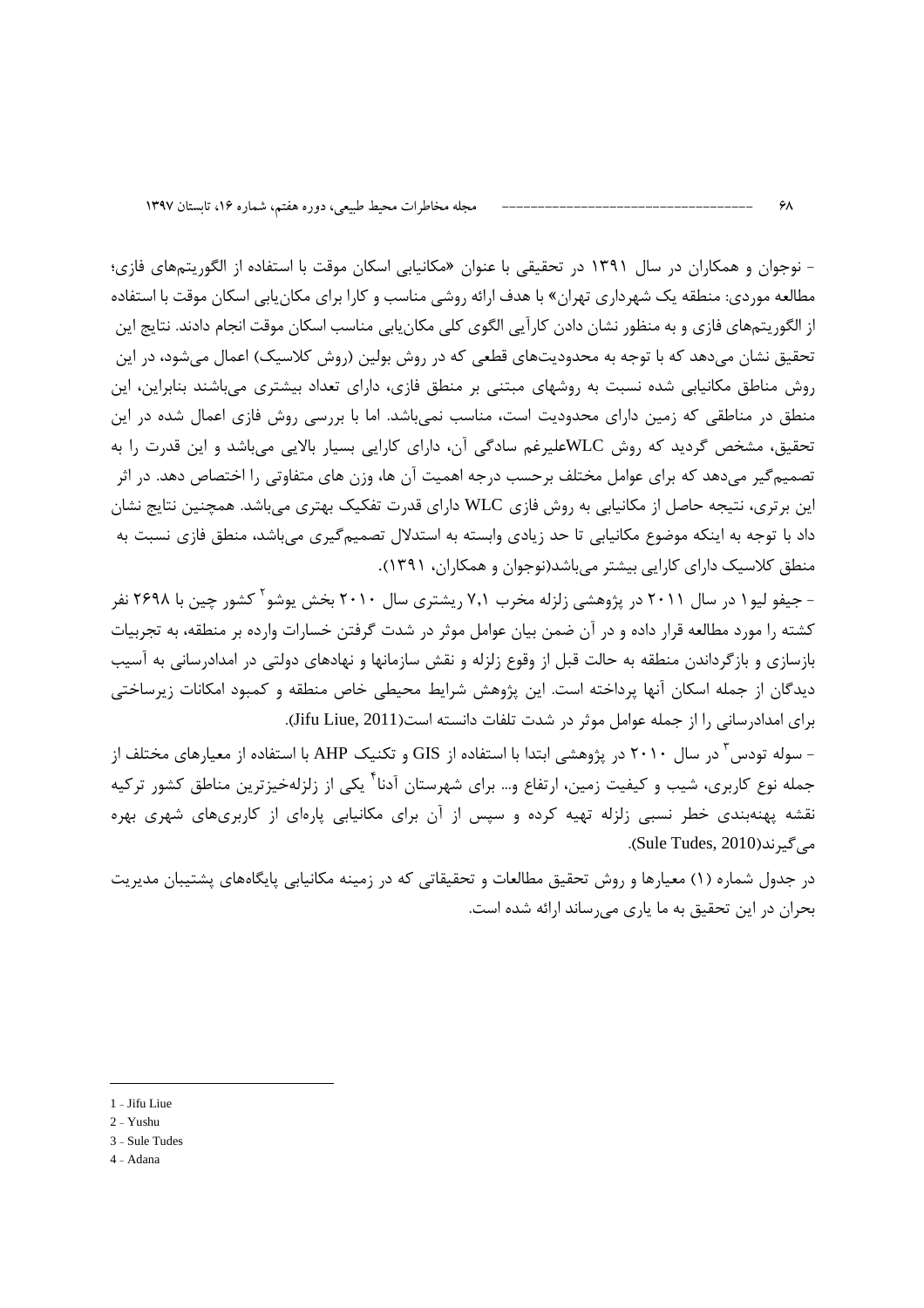| معيارها                                                                                                                                                                             | روش                                                  | عنوان                                                                                                                                                                     | محقق/ سال                        |
|-------------------------------------------------------------------------------------------------------------------------------------------------------------------------------------|------------------------------------------------------|---------------------------------------------------------------------------------------------------------------------------------------------------------------------------|----------------------------------|
| کارایی (دسترسی به شبکه ارتباطی موجود،<br>تراکم جمعیتی، اولویت اراضی)، سازگاری با<br>كاربري اراضي، ايمني (تاسيسات خطرزا)،<br>مشخصات زمین شناسی (شیب زمین)                            | روش تركيبي<br>Fuzzy<br>Topsis و<br>AHP               | ارزیابی و مکانیابی پایگاههای چند منظوره<br>مدیریت بحران پس از وقوع زلزله با استفاده از<br>مدلهای تصمیم گیری چند معیاره<br>(MCDM)، نمونه موردي: بافت قديم شهر<br>کر مانشاہ | قیصری و احدنژاد/<br>1197         |
| گسل، رودخانه، ساختمانهای بلندمرتبه،<br>خطوط انتقال گاز و پستهای تقلیل فشار<br>گاز، قنوات، خطوط فشار قوی و پستهای<br>برق، پمپ بنزين، خطوط مترو، ناحيه<br>صنعتی                       | ارزیابی چند<br>معياره<br>(MCE)<br>بولين، خطي<br>وزنى | کاربرد منطق بولین در مکانیابی پایگاههای<br>پشتیبانی مدیریت بحران منطقه یک شهرداری<br>تهران بر مبنای معیارهای عدم همجواری<br>(ناسازگاری) در محیط GIS                       | علىحسينى و<br>همکاران/ ۱۳۹۳      |
| شیب، گسل، مراکز درمانی، آتش نشانی،<br>مراكز انتظامى، مراكز دبستان، خطوط برق،<br>ساختمانهای بلند، سازگاری کاربریها،<br>زمینهای خالی، پارکها، آسیبپذیری، تراکم<br>جمعیت، کاربری اراضی | روش تحليل<br>سلسله مراتبي                            | مكانيابي بهينه محلهاى اسكان موقت آسيب<br>دیدگان ناشی از زلزله در مناطق شهری با<br>استفاده از روشهای چند معیاری و GIS<br>مطالعه موردي شهر زنجان                            | احدنژاد روشتی و<br>همكاران/ ١٣٩٠ |
| جمعيتي، طبيعي (حريم گسل، حريم<br>رودخانه)، عملکردی (خصوصیات مکانی،<br>فاصله از تاسیسات و تجهیزات شهری<br>خطرزا، دسترسیها)                                                           | توصيفى –<br>تحليلى، AHP                              | مکانیابی اسکان موقت پس از زلزله با استفاده<br>از GIS و تكنيك AHP مطالعه موردي:<br>منطقه ۶ شهر شيراز                                                                       | سعید گیوهچی و<br>همكاران/ ١٣٩١   |
| مسیلها، راه های شریانی، تاسیسات خطرزا،<br>نزدیکی به مراکز درمانی و بیمارستان، تراکم<br>جمعيت، محلات فرسوده                                                                          | GIS &<br><b>WLC</b>                                  | A GIS-Based Model to Determine<br>of Emergency Site Suitability<br><b>Evacuation Shelters</b>                                                                             | Hodgson &<br>Kar/2008            |
| فاصله از گسل، ویژگیهای زمینشناسی،<br>شیب، کاربری اراضی، نقشه زلزله، جادهها.                                                                                                         | <b>GIS</b>                                           | A GIS model for settlement<br>suitability regarding disaster<br>mitigation, a case study in Bolu<br>Turkey                                                                | Alparslan & et<br>al/2008        |

جدول ۱: تحقیقات انجام شده در زمینه مکانیابی پایگاههای مدیریت بحران

دادهها و روشها

الف- روش شناسي تحقيق

روش تحقيق

پژوهش حاضر از لحاظ هدف از نوع کاربردی و توسعهای است و از نظر ماهیت و روش تجربی میباشد. دادههای مورد استفاده در این بخش ترکیبی از نوع کمی و کیفی میباشد. برای این منظور ابتدا به جمعآوری ادبیات علمی در خصوص ماهیت پژوهش شده و سپس نظریهها، رویکردهای موجود و تجربیات جهانی در خصوص برنامهریزی جهت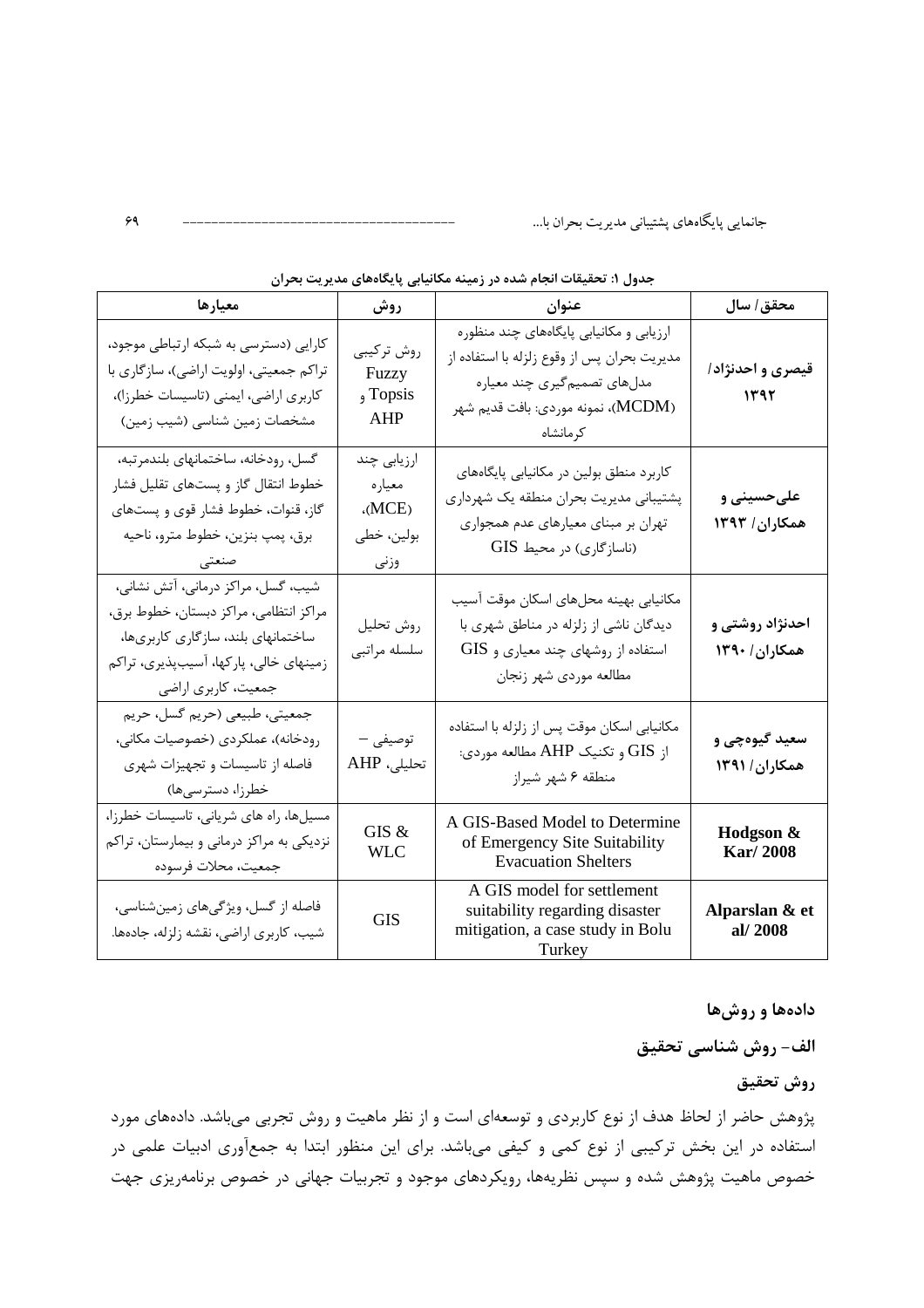جانمایی پایگاه پشتیبان مدیریت بحران با استفاده از منابع کتابخانهای بررسی خواهد شد. و سپس معیارها و شاخصهای تاثیر گذار در دستیابی به مکانهای بهینه برای پایگاه پشتیبان مدیریت بحران شناسایی شده و با استفاده از مدل تحلیل سلسله مراتبی (AHP) الویتبندی میشوند و با استفاده از نرم افزار اکسپرت چویس ٰ وزندهی خواهد شد. برای رسیدن به اهداف مورد نظر، اقدام به ایجاد اطلاعات مکانی (نقشهها) و سپس اطلاعات توصیفی در خصوص محدوده مورد مطالعه، می شود. و در مرحله بعد GIS Ready کردن این اطلاعات در محیط نرمافزار Arc GIS صورت می گیرد. لایههای اطلاعاتی مورد نیاز محدوده مطالعاتی در این بخش ترکیبی از نوع کمی و کیفی است و از شهرداری، مسکن و شهرسازی تهیه گردید با استفاده از نقشه ۱/۱۰۰۰۰ شهربابک، مطالعه طرحهای جامع، تفصیلی شهر و همچنین مشاهده میدانی اطلاعات مورد نیاز جمعآوری. و با استفاده از GIS به Shp.\* تبدیل شدند. مقیاس عمومی نقشهها ۱:۱۰۰۰۰ می!شد. بر اساس اطلاعات توصیفی لایهها و مفهوم فواصل مکانی<sup>۲</sup> در محیط نرم افزار Arc GIS، با استفاده از ابزار تحلیل فضایی آ در محیط GIS اقدام به ایجاد لایههای جدیدی با ساختار رستر <sup>۲</sup> گردید. پردازش و تجزیه و تحلیل دادهها از نرمافزار GIS مطابق معیارها و استانداردهای برنامهریزی شهری انجام گرفت.

در بخش مکانیابی معیارها و شاخصهای تاثیرگذار در دستیابی به مکانهای بهینه برای پایگاه پشتیبان مدیریت بحران شناسایی و با استفاده از مدل تحلیل سلسله مراتبی<sup>ه</sup> (AHP) الویتبندی شدند و با استفاده از نرم افزار اکسیرت چوپس وزندهی شد. شناسایی معیارها و شاخصهای موثر در مکانیایی پایگاه پشتیبان مدیریت بحران: در این مرحله تعیین شاخصها و زیر شاخصها با توجه به مبانی نظری، پیشینه تحقیق و همچنین مشاوره با کارشناسان و اساتید انجام شد، شاخصها و زیر شاخصهایی که در جدول شماره (۱) ارائه شده برای تحقیق حاضر انتخاب شدند به طور كلي شرح كامل روش تحقيق در قالب مدل مفهومي تصوير (١) به صورت ذيل مي باشد:

<sup>1 -</sup> Expert choice

<sup>2 -</sup> Distance

<sup>&</sup>lt;sup>3</sup>- Spatial Analyst

 $4 -$ Raster

<sup>&</sup>lt;sup>5</sup>- Analytical Hierarchy Process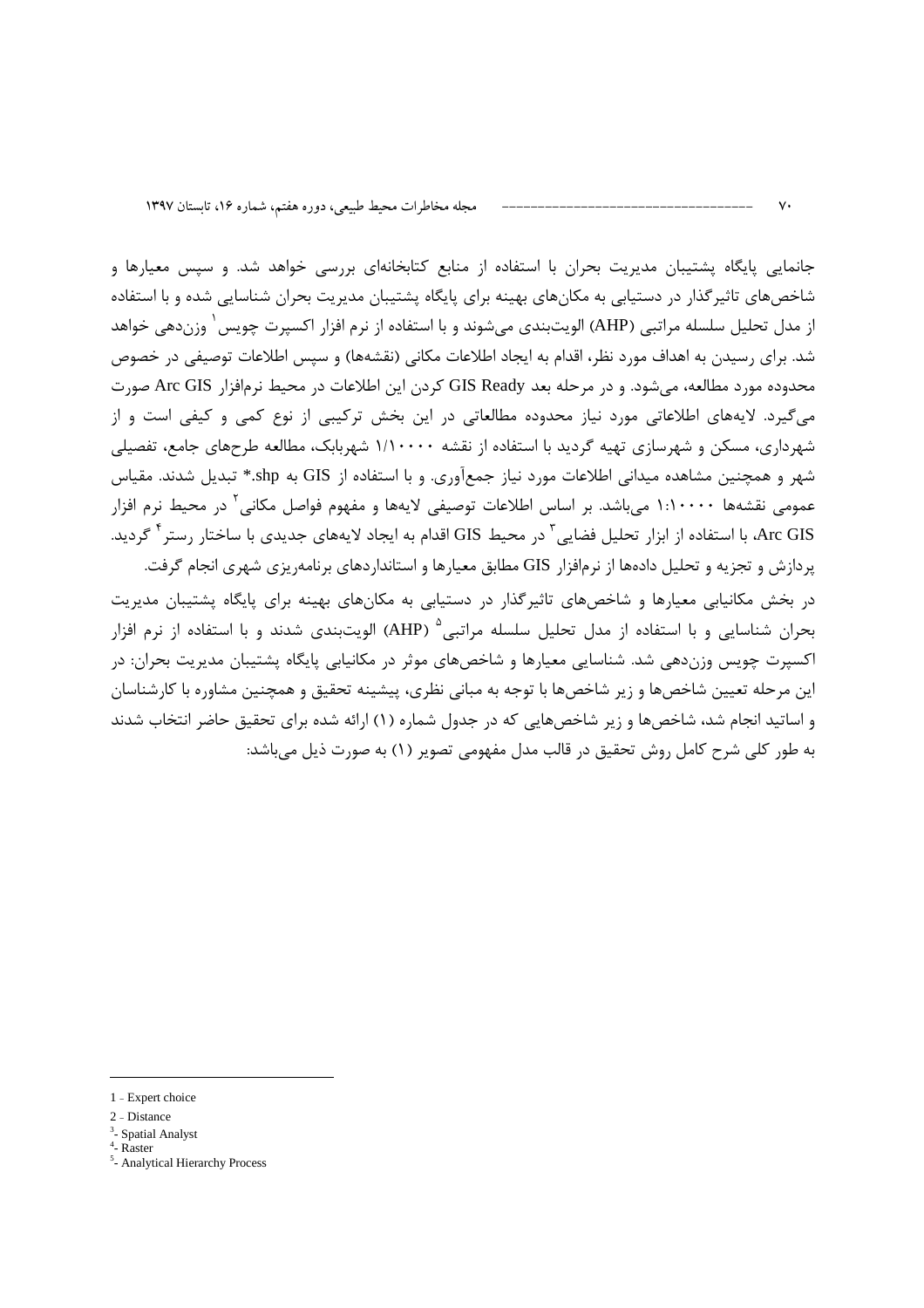

شكل۱: فر آیند جانمایی پایگاه پشتیبان مدیریت بحران

روش انتخاب معيارها

پیش از هر نوع برنامهریزی برای جانمایی هر نوع کاربری، بایستی شاخصها و معیارهای اثرگذار بر آن کاربری معین شود (سعیدنیا، ۱۳۷۹). در پژوهش حاضر برای انتخاب معیارها روش تحلیل محتوا در نظر گرفته شده است. تحلیل محتوا یک مورد خاص در تحقیق مشاهدهای و اسنادی محسوب میشود. به این صورت در پژوهش حاضر معیارهای مکانیابی پایگاه پشتیبان مدیریت بحران با توجه به مطالعات در پیشینه تحقیق با استفاده از روش تحلیل محتوا و تکرار حداکثر معیارها، انتخاب شده است. نتایج حاصل از روش تحلیل محتوا معیارهای ارائه شده در جدول شماره (۲) میباشد همچنین متغیرها شناسایی و تعریف شدهاند.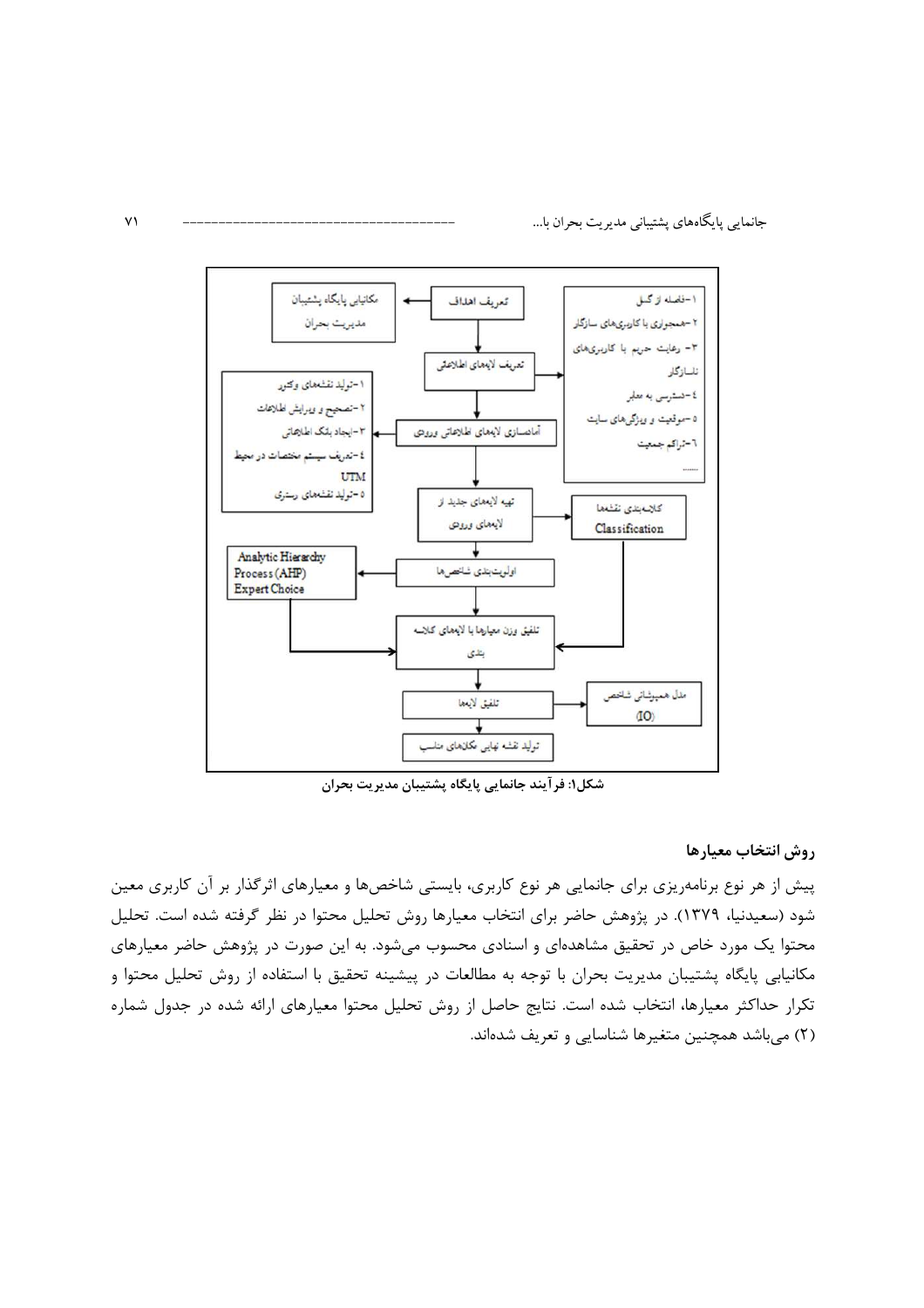| تعريف متغير                                                                                               | متغير                     | معيار                |
|-----------------------------------------------------------------------------------------------------------|---------------------------|----------------------|
| در تحقیقی که در زمینه مکانیابی پایگاههای پشتیبان مدیریت بحران صورت گرفته فاصله از معابر درجه ۱ کمتر از    |                           |                      |
| ۱۰۰ متر در حالت کاملا سازگار و بین ۱۵۰-۱۰۰ متر نسبتا سازگار تعیین شده است (قیصری و احدنژاد، ۱۳۹۲). بین    | نزدیکی به معابر درجه ۱    |                      |
| ۵۰ تا ۱۰۰۰ متر (Kelly, 2005). مطلوبترین فاصله ۲۰۰ متر (سازمان پیشگیری و مدیریت بحران شهر تهران).          |                           |                      |
| در تحقیقی که در زمینه مکانیابی پایگاههای پشتیبان مدیریت بحران صورت گرفته فاصله از معابر درجه ۲ کمتر از ۵۰ |                           |                      |
| متر در حالت کاملا سازگار و بین ۸۰-۵۰ متر نسبتا سازگار تعیین شده است (قیصری و احدنژاد، ۱۳۹۲). بین ۵۰ تا    |                           |                      |
| ۱۰۰۰ متر (Kelly, 2005). مطلوبترین فاصله ۱۰۰ متر (سازمان پیشگیری و مدیریت بحران شهر تهران). مجاورت         | نزدیکی به معابر درجه ۲    |                      |
| دسترسی های اصلی (زبردست و محمدی، ۱۳۸۴).                                                                   |                           |                      |
| در تحقیقی که در زمینه مکانیابی پایگاههای پشتیبان مدیریت بحران صورت گرفته فاصله از معابر درجه ۳ کمتر از ۲۰ |                           | کارانے               |
| متر در حالت کاملا سازگار و بین ۲۰-۴۰ متر نسبتا سازگار تعیین شده است (قیصری و احدنژاد، ۱۳۹۲). بین ۵۰ تا    | نزدیکی به معابر درجه ۳    |                      |
| ۱۰۰۰ متر (Kelly, 2005).                                                                                   |                           |                      |
| بیشتر از ۲۰۰ نفر در حالت کاملا سازگار و۱۵۰-۲۰۰ نفر نسبتا سازگار (قیصری و احدنژاد، ۱۳۹۲). حداقل فاصله با   |                           |                      |
| نواحی با تراکم بالای مسکونی (سازمان پیشگیری و مدیریت بحران شهر تهران)                                     | تراكم جمعيتي              |                      |
| بیشتر از ۲۰۰۰ مترمربع کاملا مناسب، ۲۰۰۰-۱۵۰۰ متر مربع نسبتا مناسب (قیصری و احدنژاد، ۱۳۹۲). حداقل          |                           |                      |
| ۲۰۰۰ مترمربع (سازمان پیشگیری و مدیریت بحران شهر تهران).                                                   | اندازه سايت               |                      |
| کمتر از ۳۰۰ متر کاملا سازگار و ۳۰۰-۶۰۰ متر نسبتا سازگار (قیصری و احدنژاد، ۱۳۹۲). کمتر از ۲۰۰۰ متر         |                           |                      |
| (Kelly, 2005). مطلوبترین فاصله ۱۰۰۰ متر (سازمان پیشگیری و مدیریت بحران شهر تهران).                        | نزدیکی به مراکز درمانی    |                      |
| کمتر از ۳۰۰ متر کاملا سازگار و ۳۰۰-۶۰۰ متر نسبتا سازگار (قیصری و احدنژاد، ۱۳۹۲). کمتر از ۳۵۰۰ متر         |                           |                      |
| (UNHCR, 2007). مطلوبترین فاصله ۱۵۰۰ متر (سازمان پیشگیری و مدیریت بحران شهر تهران).                        | نزدیکی به آتش نشانی       |                      |
| کمتر از ۳۰۰ متر کاملا سازگار و ۳۰۰-۶۰۰ متر نسبتا سازگار (قیصری و احدنژاد، ۱۳۹۲). کمتر از ۵۰۰ متر          |                           | سازگاری              |
| (UNHCR, 2007). مطلوبترین فاصله ۵۰۰ متر (سازمان پیشگیری و مدیریت بحران شهر تهران). استقرار در              | نزدیکی به فضاهای سبز      |                      |
| مجاورت فضای سبز و باز (زبردست و محمدی، ۱۳۸۴).                                                             |                           |                      |
| کمتر از ۳۰۰ متر کاملا سازگار و ۳۰۰-۶۰۰ متر نسبتا سازگار (قیصری و احدنژاد، ۱۳۹۲). کمتر از ۳۵۰۰ متر         |                           |                      |
| (UNHCR, 2007). ۴۰۰ متر (مصاحبه با کارشناسان)                                                              | نزدیکی به مراکز انتظامی   |                      |
| بیشتر از ۱۲۰۰ متر کاملا سازگار ۱۲۰۰-۸۰۰ متر نسبتا سازگار (قیصری و احدنژاد، ۱۳۹۲). بیش از ۱۰۰۰ متر کاملا   |                           |                      |
| مناسب، ۹۹۹-۵۰۰ نسبتا مناسب (علی حسینی و همکاران، ۱۳۹۳، ۱۲). بیشتر از ۲۰۰ متر (UNHCR, 2007).               |                           |                      |
| رعایت حریم ۲۰۰ متر (سازمان پیشگیری و مدیریت بحران شهر تهران). رعایت حریم ۲۱۰ متر (زبر دست و محمدی،        | فاصله از پمپ بنزين و گاز  |                      |
|                                                                                                           |                           |                      |
| بیشتر از ۱۲۰۰ متر کاملا سازگار ۱۲۰۰-۸۰۰ متر نسبتا سازگار (قیصری و احدنژاد، ۱۳۹۲). حریم ۵۰ متری (بهرام     |                           | $\bar{\mathfrak{z}}$ |
| پور و بمانیان، ۱۳۹۱، ۵۱). بیشتر از ۱۰۰۰ متر کاملا مناسب، ۹۹۹-۵۰۰ متر نسبتا مناسب (علی حسینی و همکاران،    | فاصله از خطوط فشار قوى    |                      |
| ۱۳۹۳، ۱۱). بیشتر از ۱۰۰ متر (صادقی، ۱۳۸۶). رعایت حریم ۵۰ متر (سازمان پیشگیری و مدیریت بحران شهر           | برق                       |                      |
|                                                                                                           |                           |                      |
| کمتر از ۳ درصد کاملا سازگار، ۶-۳ درصد نسبتا سازگار (قیصری و احدنژاد، ۱۳۹۲). بین ۲۰-۲ درصد (نوجوان،        |                           |                      |
| ۱۳۹۰). حداکثر ۸ درصد (سازمان پیشگیری و مدیریت بحران شهر تهران). ۸-۰ درصد (مهندسین مشاور شاران)            | شيب زمين                  |                      |
| حریم بیشتر از ۱۰۰۰ متر کاملا مناسب و ۹۹۹-۵۰۰ متر نسبتا مناسب (علی حسینی و همکاران، ۱۳۹۳، ۷). از لبه       |                           |                      |
| ١٧ متر به طرفين (مصاحبه با كارشناسان).                                                                    | فاصله از رودخانه و مسیلها |                      |
|                                                                                                           |                           | محبطى                |
| بیشتر از ۲۰۰۰ متر کاملا مناسب، ۲۰۰۰-۱۰۰۰ متر نسبتا مناسب (علی حسینی و همکاران، ۱۳۹۳، ۵). فاصلههای         |                           |                      |
| بیش از ۳۰۰۰ متر از گسل برای احداث پایگاه اسکان موقت مدیریت بحران مناسبتر میباشد (بوزرجمهری و همکاران،     | فاصله از گسل              |                      |
| ۱۳۹۳). بیشتر از ۱۰۰ متر (صادقی، ۱۳۸۶). رعایت حریم ۲۰۰ متر (سازمان پیشگیری و مدیریت بحران شهر تهران).      |                           |                      |
|                                                                                                           |                           |                      |

#### جدول ۲: متغیرهای مکانیابی و استانداردهای جانمایی پایگاههای پشتیبان مدیریت بحران شهر شهربابک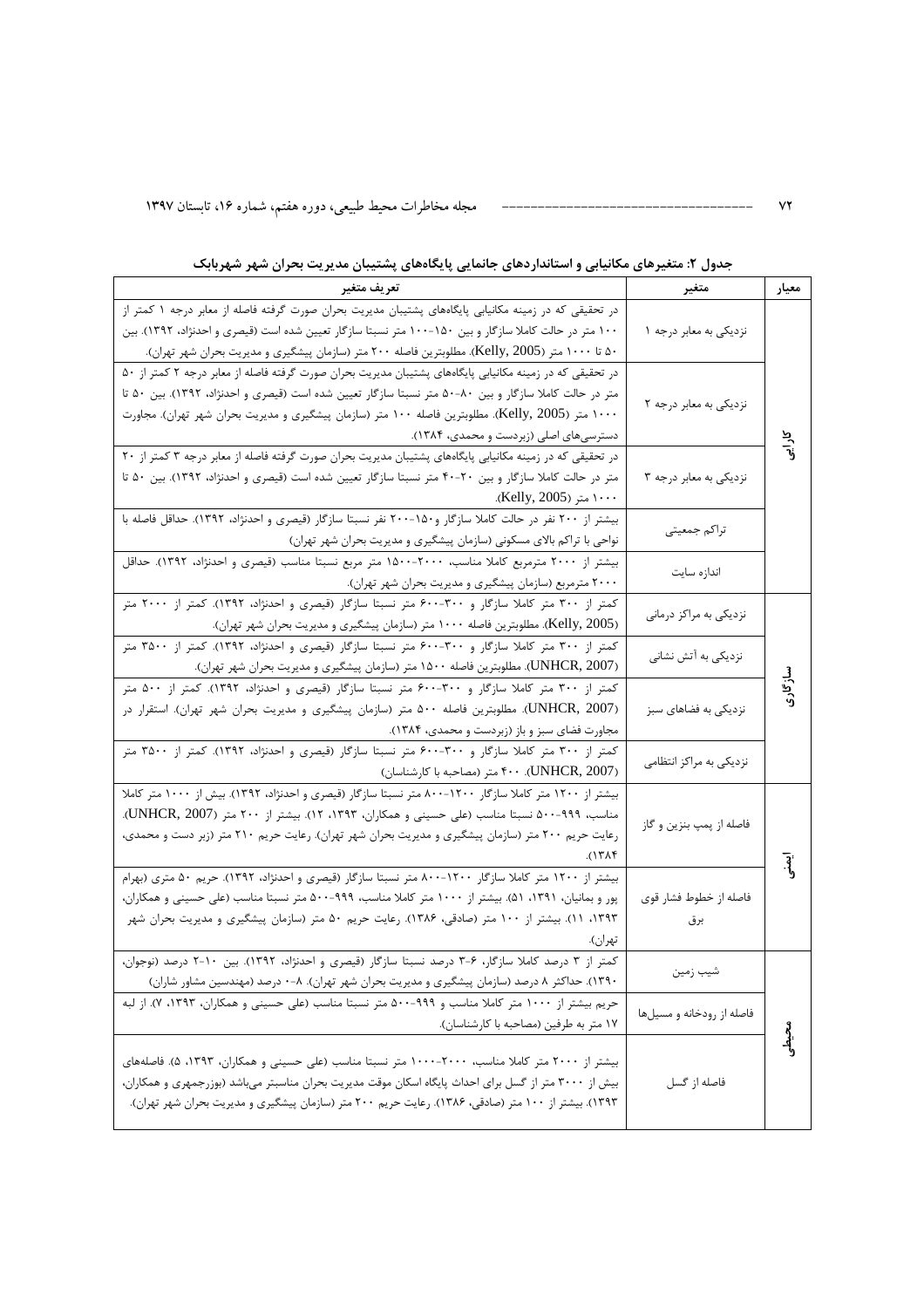ب- مبانی نظری تحقیق

پایگاه مدیریت بحران

مدیریت بحران نظامی است منسجم با بهرهگیری از علوم، تکنولوژی و مدیریت برای مقابله با حوادثی که منجر به کشته شدن تعداد زیادی از انسان ها، تخریب و آسیب رسیدن به اموال و املاک مردم و مختل شدن و بر هم خوردن زندگی اجتماعی می گردند (Hoetmer, 1991). آنچه امروزه اهمیت بسیاری دارد، نقش برنامهریزی و طراحی شهری در فرآیند مدیریت بحران است و یکی از اقداماتی که در این راستا صورت میگیرد، استقرار گروههای تخصصی امداد و نجات در محلهای مناسب مناطق و محلههای شهری است. مکان یابی این مراکز با معیارهای مختلفی در ارتباط است که بی توجهی به آنها نه تنها منجر به هدر رفت هزینه، اتلاف زمان و در نتیجه استقرار کاربری در مکان نامناسب میشود، بلکه در هنگام وقوع حوادث به علت آسیبپذیر بودن محل استقرار سازمانها و مراکز امدادرسان، خود ممکن است بحرانی در بطن بحران باشد و کارایی آنها را به پایینترین سطح برساند.

مكانيابي يايگاههاي پشتيبان مديريت بحران شهربابک در این پژوهش انتخاب مکان مناسب برای استقرار پایگاههای پشتیبانی مدیریت بحران بر مبنای سه اصل کلی از اصول مكانيابي علاوه بر مشخصات محيطى منطقه صورت گرفته است.

<sup>1 -</sup> http://tdmmo.tehran.ir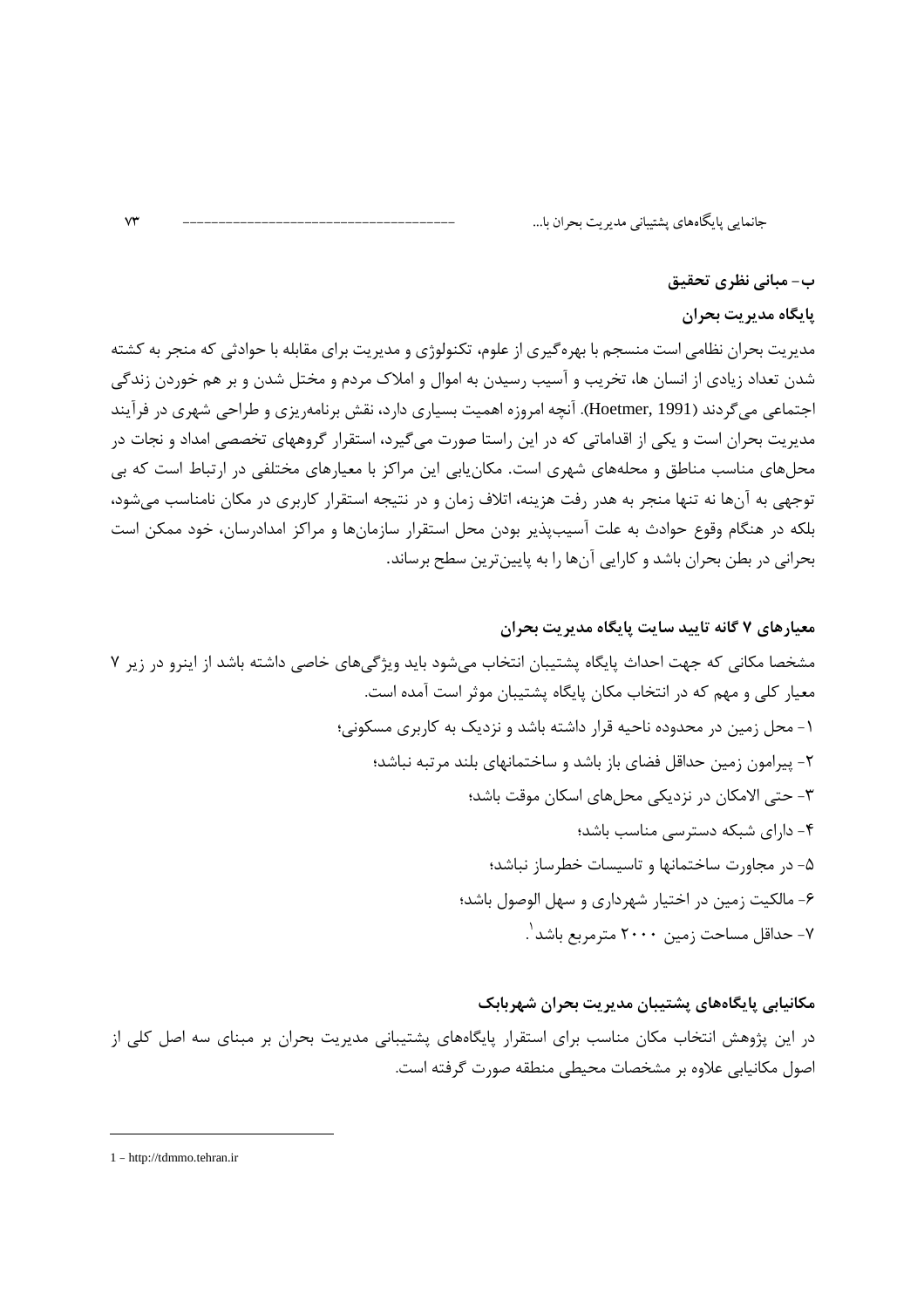الف) کارایی: منظور از کارایی، مناسب بودن پهنه در نظر گرفته شده برای استقرار پایگاهها است. معیارهایی که در این بخش قرار میگیرند مشتمل بر دسترسی به شبکه ارتباطی موجود شامل راههای درجه ۱، راههای درجه ۲ و راههای درجه ۳ است، تراکم جمعیتی و اندازه سایت است.

ب) سازگاری: یکی از اهداف اصلی برنامهریزی کاربری اراضی شهری، مکانیابی برای کاربریهای گوناگون در سطح شهر و جداسازی کاربریهای ناسازگار از یکدیگر است (سعیدنیا، ۱۳۷۸). یعنی کاربری مورد نظر بایستی در حوزه نفوذ کاربریهای سازگار قرار بگیرد. در پژوهش حاضر معیار همجواری با کاربریهای سازگار در این بخش جای می گیرد و با توجه به نیازها و اهداف این کاربری که در راستای امداد و کمک رسانی بعد از وقوع حادثه است شامل زیرمعیارهای نزدیکی به مراکز درمانی (بیمارستانها)، نزدیکی به آتش نشانیها، نزدیکی به فضاهای باز (فضای سبز) و نزدیکی به مراکز انتظامی میباشد.

ج) ایمنی: منظور از ایمنی، امن بودن محل استقرار پایگاه در مقابل خطرات ناشی از شرایط بحرانی است که می تواند در خود محل پایگاه حادث شود و یا در اثر وقوع آنها، اطراف محل پایگاه را متاثر سازد (اسلامی، ۱۳۸۳). برای تامین ایمنی لازم، مکان پایگاه می،بایست با رعایت حریم، در فاصلهای مناسب از کانونها و پهنههای خطر آفرین قرار گرفته باشد. زیر معیارهایی که در این بخش قرار می5یرند شامل فاصله از تاسیسات خطرزا (پمپ بنزین و گاز) و فاصله از خطوط فشار قوى برق است.

د) محیطی: ویژگیهای محیطی هر منطقه اثر گذارترین عواملی هستند که در انتخاب مکانهای بهینه کاربریهای شهر به شمار میآیند این ویژگیها عبارتند ازتوپوگرافی منطقه، شیب، جهت شیب، گسل، مسیل، رودخانهها، سفرههای آب زیرزمینی و… با توجه به موضوع و بررسیهای انجام شده برخی از این عوامل شامل شیب، حریم رودخانه و مسیل ها، گسل در تحقیق حاضر استفاده شده است.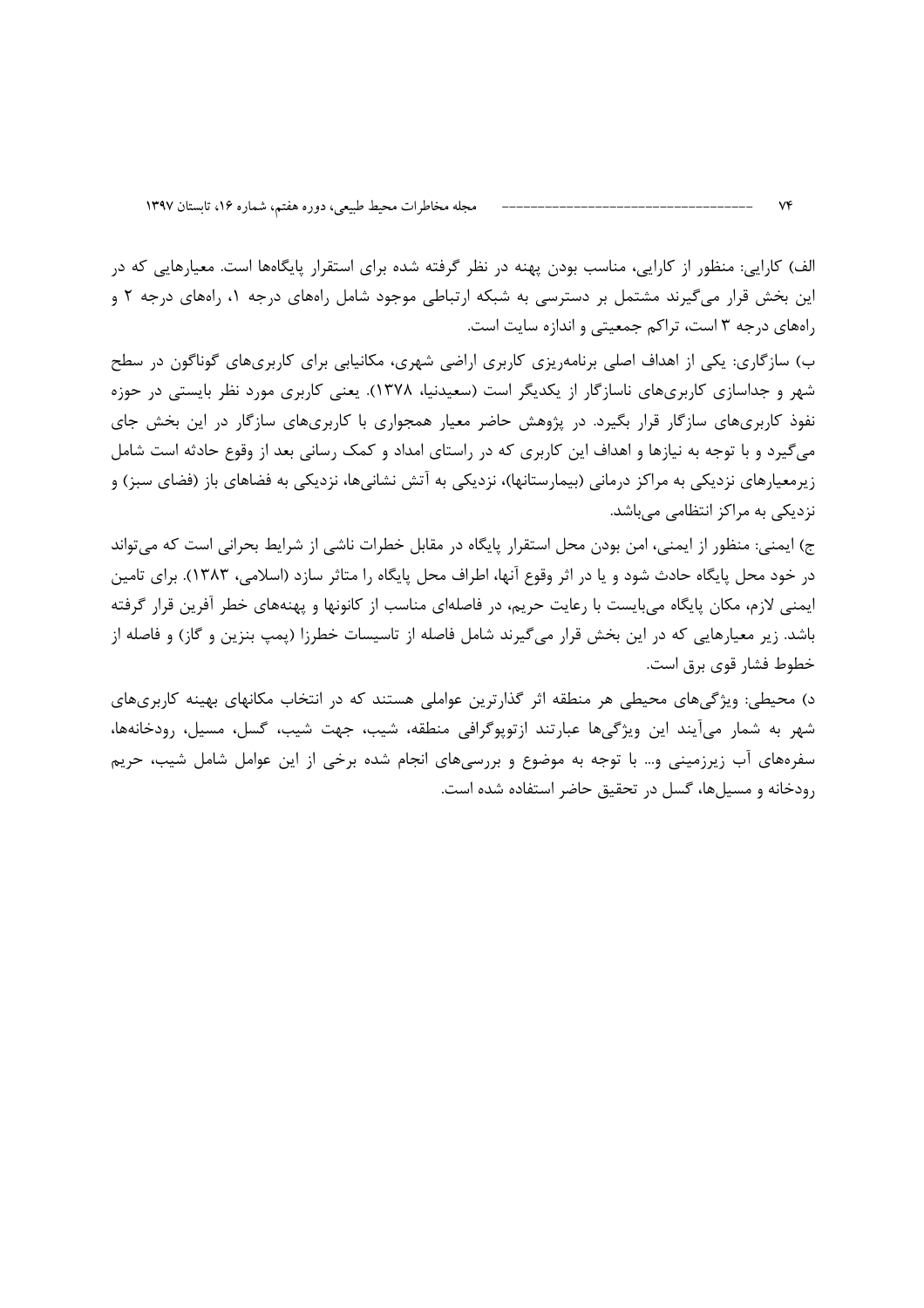جانمایی پایگاههای پشتیبانی مدیریت بحران با...

| توضيحات                                                                                                                                                                                                                                                                                                                                                                                                                                                                                                         | زيرمعيار                                                         | معيار               |
|-----------------------------------------------------------------------------------------------------------------------------------------------------------------------------------------------------------------------------------------------------------------------------------------------------------------------------------------------------------------------------------------------------------------------------------------------------------------------------------------------------------------|------------------------------------------------------------------|---------------------|
| بعد از وقوع بحرانهایی از قبیل زلزله، سیل و… کارایی شبکههای ارتباطی به علت فرو ریختن و تخریب ساختمانها و احتمال بسته<br>شدن مسیرها به شدت کاهش مییابد (Yung et al, 2007) این در حالی است که بعد از وقوع یک فاجعه با وضعیت اضطراری،<br>شبکههای ارتباطی نقش حیاتی در نجات جان انسانها و شدت بخشیدن به عملیات بازسازی و بازگشت حالت عادی به شهر را بر<br>عهده دارند (Liu et al, 2003).                                                                                                                              | دسترسی به شبکه<br>ارتباطي موجود                                  |                     |
| بحث تراکم جمعیت و نقش آن در برنامه ریزیها از مقولههای مطالعاتی بسیار مهم در عرصه علم برنامهریزی شهری میباشد. با<br>توجه به اینکه هر چه تراکم جمعیت در شهر کمتر باشد و این تراکم به طور متعادل در سطح شهر توزیع شده باشد، آسیب پذیری<br>شهر در برابر هر گونه بحران کمتر خواهد بود. بر عکس تراکم جمعیتی بالا در شهر به معنای تلفات و خسارتهای بیشتر به هنگام<br>وقوع زلزله است (عبدالهی، ۱۳۸۳: ۹۰). بنابراین مناطق با تراکم بالا، در امر مکانیابی پایگاههای پشتیبان مدیریت بحران دارای<br>الويت برنامەريزى مىباشد | تراكم جمعيتي                                                     | کاران <del>ے</del>  |
| اندازه و ابعاد زمین عاملی است که در انتخاب محل پایگاه پشتیبان مدیریت بحران بسیار حائز اهمیت است از آن جهت که هر په<br>این سایت از مساحت بیشتری برخوردار باشد کارایی آن در زمان وقوع بحران بیشتر میشود. برای کاربری مورد نظر حداقل مساحت<br>در نظر گرفته شده برابر ۲۰۰۰ مترمربع است (قیصری و احدنژاد، ۱۳۹۲).                                                                                                                                                                                                     | اندازه سايت                                                      |                     |
| مراکز درمانی بدون شک از اساسیترین نیازهای یک شهر در مواقع بحرانی است. با توجه به اهمیت دسترسی آسان به این گونه<br>مراکز، مطلوب ترین فاصله از مراکز درمانی کوچک و درمانگاهها ۷۰۰ متر و از بیمارستانها ۱٫۵ کیلومتر در نظر گرفته میشود<br>(زیاری، ۱۳۸۸: ۵۲–۵۱).                                                                                                                                                                                                                                                    | نزدیکی به مراکز<br>درمانى<br>(بيمارستانها)                       |                     |
| نزدیکی مراکز آتشنشانی به پایگاههای پشتیبان مدیریت بحران، از نکات قوت برنامهریزی اسکان موقت به حساب میآید. طبق<br>استانداردها بهترین فاصله از ایستگاههای آتش نشانی حدوداً ۱ کیلومتر میباشد، طبق رابطه (مسافت) یک خودرو آتش نشانی در ۵<br>دقیقه حداکثر ۲٫۹ کیلومتر مسافت را به طور مستقیم میتواند طی کند. البته زمان آمادگی و حرکت خودروها که بین ۱ تا ۲ دقیقه<br>میباشد جزو این زمان منظور نشده است (هادیانی و کاظمی زاد، ۱۳۸۸: ۱۰۴).                                                                            | نزدیکی به آتش<br>نشانىھا                                         | سازگاری             |
| یکی از موارد مهم در امر مکانیابی، شناسایی اراضی مستعد و مناسب، در راستای هدف مکانیابی میباشد.                                                                                                                                                                                                                                                                                                                                                                                                                   | نزدیکی به فضاهای<br>باز (فضای سبز)                               |                     |
| به دلیل لزوم برقراری نظم عمومی و نیز تأمین امنیت افراد آسیب دیده و بی خانمان در شرایط بحرانی، دسترسی به مراکز نظامی و<br>انتظامی یکی از شاخصهای مهم است. در مورد کلانتریها بهترین فاصله بر حسب دسترسی پیاده در زمان بحران برابر ۴۰۰ متر و<br>در مورد پادگانها بر حسب نحوه پراکنش آنها در سطح شهر برابر ۲ کیلومتر در نظر گرفته میشود (احدنژاد روشتی، ۱۳۹۰: ۵۳).                                                                                                                                                  | نزدیکی به مراکز<br>انتظامى                                       |                     |
| پمپ بنزینها به دلیل دارا بودن حجم زیادی مواد سوختی با قابلیت اشتعال و انفجار میتواند در صورت بروز حوادث احتمالی اماکن<br>همجوار را تحت تاثیر قرار داده و باعث صدمات جبران ناپذیری شوند. به همین منظور کارشناسان حداقل حریمی که جهت فاصله از<br>این تاسیسات در نظر گرفتهاند ۱۰۰ متر است (علی حسینی و همکاران، ۱۳۹۳: ۱۱).<br>خطوط فشار قوی برق بر روی پایههای عظیم فلزی نصب گردیده که در صورت بروز حوادث احتمالی میتواند اماکن همجوارش را                                                                         | فاصله از تاسيسات<br>خطرزا (پمپ بنزين<br>و گاز):<br>فاصله از خطوط | $\ddot{\textbf{3}}$ |
| نیز دچار آسیب نموده و مخاطراتی ایجاد نماید (بهرامپور و بمانیان، ۱۳۹۱: ۵۱).<br>جهت استقرار پایگاههای پشتیبان مدیریت بحران شیب عمومی زمین می بایست ملایم و بین ۲ تا ۶ درصد باشد. این مقدار<br>سراشیبی زه کشی را تسهیل مینماید. زمین های با شیب تند (۱۰ درصد به بالا) مشکلزا و پرهزینهاند و باید از آن اجتناب نمود.<br>همچنین زمینهای صاف و هموار در فصول بارندگی احتمالا سیلگیر خواهن بود (فلاحی، ۱۳۸۶: ۸۲).                                                                                                      | فشار قوي برق<br>شيب                                              |                     |
| با توجه به نقش رودخانهها در انتقال آب ناشی از بارندگی و سیلاب میتواند خطراتی را برای اراضی همجوارش در هنگام افزایش<br>حجم آب با تخریب حاشیه رودخانه ایجاد نماید به همین دلیل رعایت حریمی که صدمات وارده به پایگاهها را به حداقل برساند<br>ضروری میباشد (علی حسینی و همکاران، ۱۳۹۳: ۶).                                                                                                                                                                                                                          | حريم رودخانه و<br>مسيلها                                         | محيطى<br>ا          |
| گسلها جزء عوارض خطی به شمار میروند که خطرپذیری بالایی را دارند، با توجه به اینکه این عوارض کانون اصلی زلزله بوده و در<br>اثر بروز فعالیت میزان خسارت وارده با ااکن نزدیک به کانون لرزش بیشتر خواهد بود لذا رعایت حریمی که بتواند ایمنی این<br>ساختمانها را تامین نماید ضروری به نظر میرسد (بهرامپور و بمانیان، ۱۳۹۱: ۵۱).                                                                                                                                                                                       | گسل                                                              |                     |

### جدول ۳: معیارها و زیرمعیارهای مکانیابی پایگاه مدیریت بحران در شهربابک

 $\mathsf{V}\mathsf{\Delta}$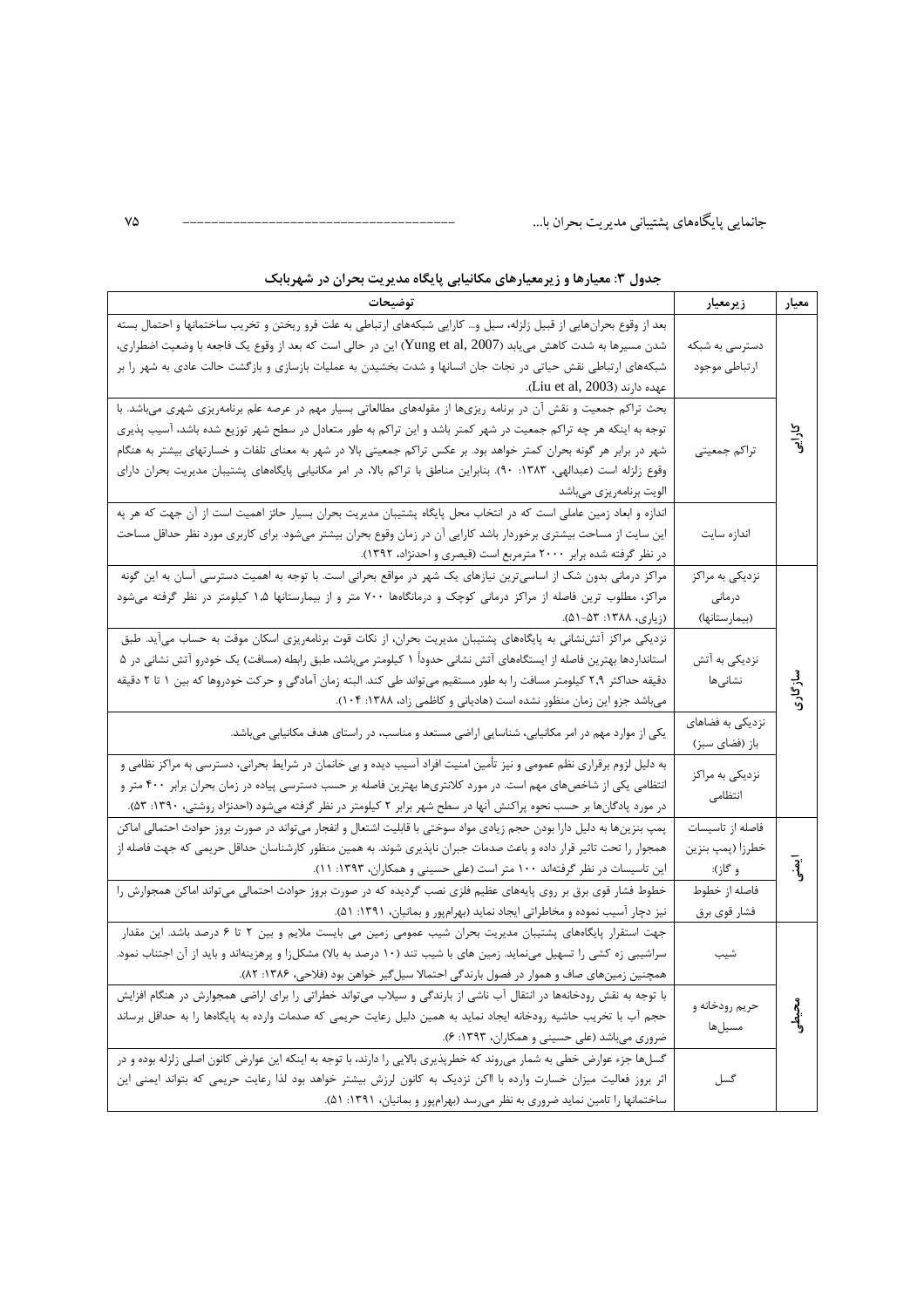#### منطقه مورد مطالعه

 $V \hat{z}$ 

شهرستان شهربابک بین ۵۴ درجه و ۳۰ دقیقه تا ۵۵ درجه و ۵۲ دقیقه طول شرقی و ۲۹ درجه و ۴۵ دقیقه تا ۳۱ درجه و ۵ دقیقه عرض شمالی واقع شده است. این شهرستان از شمال به شهرستان انار و از غرب به استان یزد، شهرستانهای مهریز و خاتم، از جنوب به شهرستان سیرجان و شهرستان نی ریز استان فارس و از شرق به شهرستان رفسنجان محدود میشود. شهر بابک دارای مساحت ۲۲۴۰ هکتار است و براساس سرشماری عمومی نفوس و مسکن سال ۱۳۹۰، جمعیت این شهر برابر با ۴۵۲۵۶ نفر اعلام شده که نرخ رشد ۰٫۲۱ درصد را نشان میدهد. شواهد نشان می،دهد که شهر شهربابک به دلیل موقعیت نسبتاً مطلوب اقتصادی مهاجرپذیر می,باشد اما نتایج حاصل از سرشماری عکس این موضوع را در ۵ سال اخیر نشان داده میدهد (طرح جامع شهربابک، ۱۳۹۰).



شکل۲: موقعیت شهربابک در استان کرمان، ترسیم نویسنده گان، ۱۳۹۵

يافتههاى تحقيق ۱- ایجاد لایههای رستری شاخصها شاخص کارایی: شاخص کارایی شامل زیر شاخصهای زیر است: الف- دسترسی به شبکه ارتباطی موجود که زیر شاخص دسترسی به شبکه معابر شامل متغیرهای زیر است: V1: نزدیکی به معابر درجه ۱، V2: نزدیکی به معابر درجه ۲، V3: نزدیکی به معابر درجه ۳.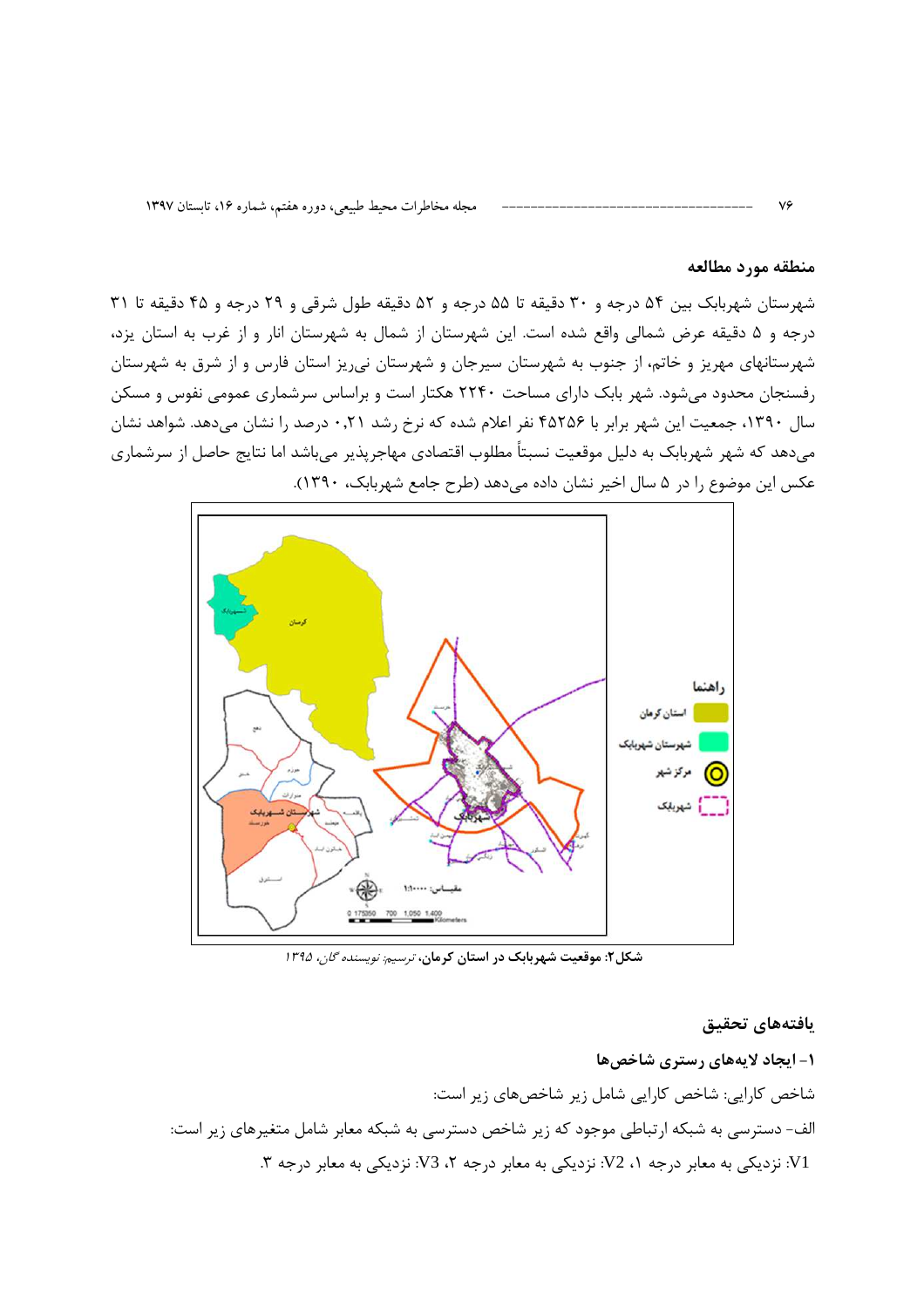در پژوهش پیش رو، نحوه دسترسی و همجواری با راه شریانی درجهٔ ۱، راه شریانی درجهٔ ۲ و راه شریانی درجهٔ ۳ به منزله سه زیرمعیار کلیدی در مکانیابی مراکز امدادرسانی مورد استفاده قرار می گیرند. با توجه به سلسله مراتب شبکه معابر شهر شهربابک، شبکه معابر بر اساس معابر درجه ۰٫ درجه ۲ و درجه ۳ تفکیک شده و برای هر یک از انواع دستهبندی V2 ،V1 و V3 با استفاده از ابزار موجود در Spatial Analyst، فاصله از هریک از انواع معابر سنجیده شد و از این طریق لایه رستر تولید شده است.

جدول ۴: طبقهبندی لایههای فاصله از شبکه معابر

| كاملا ناساز گار  | نسبتا ناسازگار | بي تفاوت    | نسبتا سازگار | كاملا سازگار    | مولفه                  |
|------------------|----------------|-------------|--------------|-----------------|------------------------|
| بیشتر از ۲۵۰ متر | ۲۵۰-۲۰۰ متر    | ۲۰۰-۱۵۰ متر | ۱۵۰-۱۰۰ متر  | کمتر از ۱۰۰ متر | نزدیکی به معابر درجه ۱ |
| بیشتر از ۱۴۰ متر | ۱۱۰-۱۴۰ متر    | ۸۰–۱۱۰ متر  | ۸۰-۵۰ متر    | كمتر از ۵۰ متر  | نزدیکی به معابر درجه ۲ |
| بیشتر از ۸۰ متر  | ۰۶- ۸۰ متر     | ۴۰ - ۶۰ متر | ۴۰-۲۰ متر    | کمتر از ۲۰ متر  | نزدیکی به معابر درجه ۳ |

ب- تراکم جمعیتی: از آنجا که تقاضای امداد و نجات هر منطقه رابطه مستقیم با میزان جمعیت ساکن و یا شاغل در آن منطقه دارد معیار تراکم جمعیت حائز اهمیت است. به توجه به اینکه شهر شهربابک از وسعت زیادی نسبت به جمعیت ساکن در آن برخوردار است تراکم جمعیت در سطح این شهر تقریباً بطور یکنواخت است به گونهای که در کمترین حالت ۱۹ نفر در هکتار و در بیشترین حالت ۴۹ نفر در هکتار متغیر است.

شاخص سازگاری: برای یافتن مکان بهینه برای پایگاههای چند منظوره وجود زمین مناسب از اهمیت بسیاری برخوردار است. بر اساس نقشه کاربری اراضی شهری منطقه مورد مطالعه، تعیین اولویت اراضی جهت تغییر کاربری به پایگاههای چندمنظوره مدیریت بحران در پنج سطح از کاملاً سازگار (اولویت اول) تا کاملاً ناسازگار (اولویت آخر) صورت گرفته است. در این زمینه کاربریهایی نظیر درمانی، فضای سبز و … در اولویت قرار میگیرند زیرا میتوانند به صورت چند منظوره (چند عملکردی) مورد استفاده قرار بگیرند.

در پژوهش حاضر، معیار همجواری با کاربریهای سازگار در این بخش جای میگیرد و با توجه به نیازها و اهداف این کاربری که در راستای امداد و کمک رسانی بعد از وقوع حادثه است، شامل لایههای: (مراکز درمانی، مراکز آتش نشانی، فضاهای سبز و فضاهای انتظامی) در هنگام رویداد زلزله این فضاها می توانند با توجه به نیاز پایگاههای مورد نظر مورد استفاده آنها قرار بگیرند. به عبارت دیگر در جهت کارکرد و عملکرد بهتر پایگاهها موثر واقع شوند و به عنوان مکانهایی جهت اسکان موقت جمعیت و یا ایجاد درمانگاههایی موقت و ...استفاده گردند لذا در این لایهها طبق جدول (۵) میزان سازگاری و ناسازگاری مشخص و در نهایت نقشه هریک جهت تحلیل آماده گردیده است.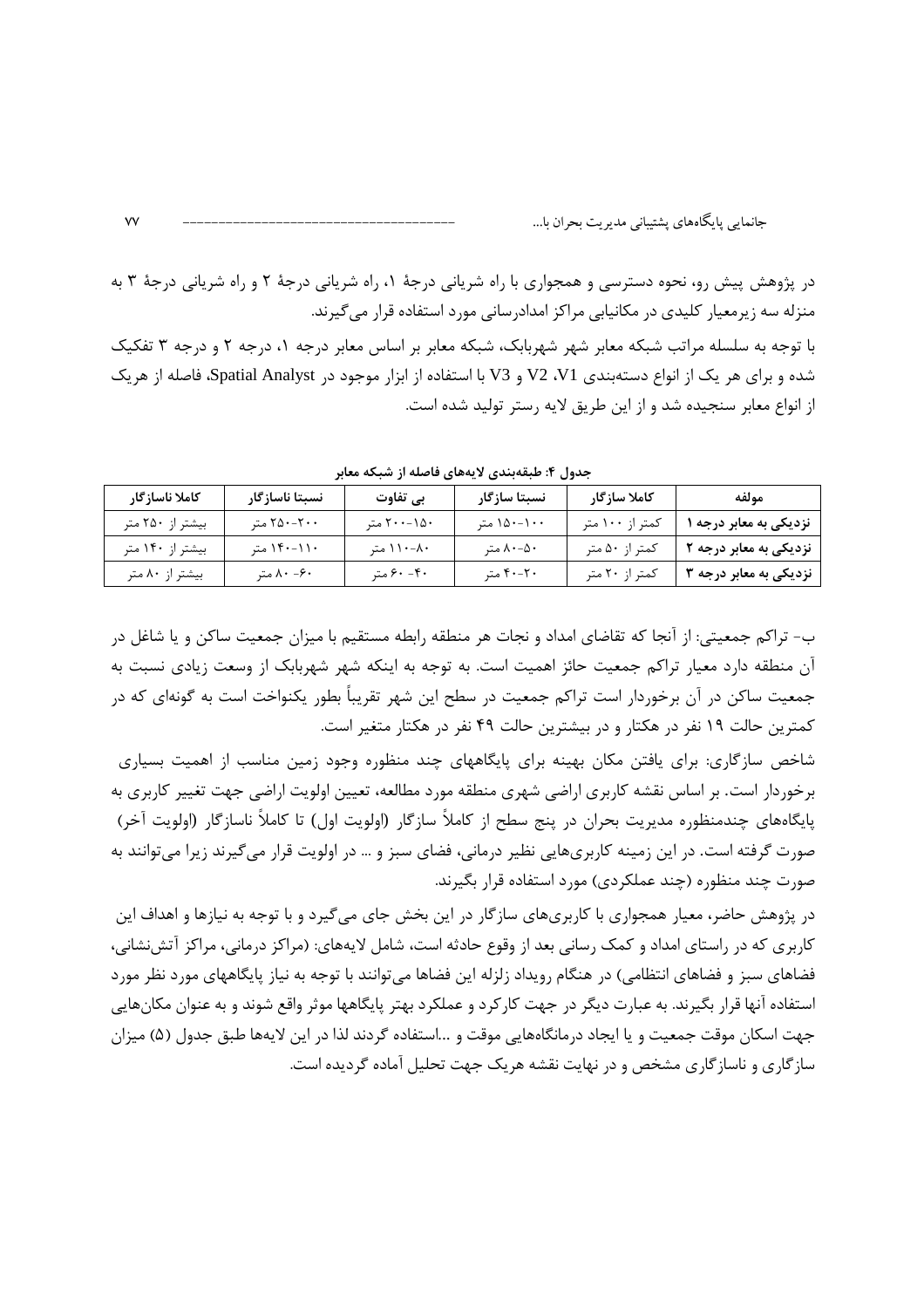| كاملا ناساز گار | نسبتا ناسازگار | بي تفاوت     | نسبتا سازگار    | كاملا سازگار    | مولفه                   |
|-----------------|----------------|--------------|-----------------|-----------------|-------------------------|
| بیش از ۱۵۰۰ متر | ۱۵۰۰-۱۰۰۰ متر  | ۰۰-۶۰۰ متر   | $5.7 - 7.7$ متر | کمتر از ۳۰۰ متر | نزدیکی به مراکز درمانی  |
| بیش از ۱۵۰۰ متر | ۱۵۰۰-۱۰۰۰ متر  | ۰۰-۰-۱۰۰ متر | $5.7 - 7.7$ متر | کمتر از ۳۰۰ متر | نزدیکی به آتش نشانی     |
| بیش از ۱۵۰۰ متر | ۱۵۰۰-۱۰۰۰ متر  | ۰۰-۰-۱۰۰ متر | ۴۰۰-۶۰۰ متر     | کمتر از ۳۰۰ متر | نزدیکی به فضاهای سبز    |
| بیش از ۱۵۰۰ متر | ۱۵۰۰-۱۰۰۰ متر  | ۰۰-۰۰-۱۰ متر | ۴۰۰-۶۰۰ متر     | کمتر از ۳۰۰ متر | نزدیکی به مراکز انتظامی |

جدول ۵: طبقهبندی لایههای فاصله از کاربریهای همجوار

شاخص ایمنی: برای تامین ایمنی لازم، مکان پایگاه می،بایست با رعایت حریم، در فاصلهای مناسب از کانونها و پهنه-های خطر آفرین قرار گرفته باشد. معیار مشخصات زمین شناختی (شامل لایههای شیب، گسل و سطح آبهای زیرزمینی) و معیار رعایت حریم با کاربریهای ناسازگار (شامل لایه مسیل، جایگاهها سوخترسانی، تاسیسات خطرناک و کارخانجات صنعتی، ساختمانهای بلند مرتبه، خطوط برق فشار قوی، قنات و خطوط مترو) در این بخش جای مے گیرند.

الف- فاصله از خطوط فشار قوی برق و خطوط گاز: خطوط فشار قوی برق بر روی پایههای عظیم فلزی نصب گردیده که در صورت بروز حوادث احتمالی می تواند اماکن همجوارش را نیز دچار آسیب نموده و مخاطراتی ایجاد می نماید، همچنین با توجه به رشد جمعیت و به دنبال آن افزایش ساخت و ساز نیاز به توسعه خدمات در بخش شبکه گاز رسانی باعث می شود که قسمت وسیعی از شهر محل عبور خطوط پرفشار گاز شده و در هنگام بروز بحران، خطراتی نظیر انفجار و آتش سوزی اماکن همجوار را تهدید میکند. با نظر کارشناسان حریمی ۵۰ متری در حاشیه آنها اعمال گرديد كه با افزايش فاصله اين مطلوبيت افزايش مي بابد كه در جدول (۶) اين طبقات مشخص گرديده است.

ب- فاصله از پمپ بنزین و گاز: پمپ بنزینها به دلیل دارا بودن حجم زیادی مواد سوختی با قابلیت اشتعال و انفجار می تواند در صورت بروز حوادث احتمالی اماکن همجوار را تحت تاثیر داده و باعث صدماتی به ساختار آنها شوند. به همین منظور و بر اساس نظر کارشناسان و مرور منابع حریم ۲۰۰ متری در اطراف آنها اعمال گردید و با افزایش فاصله مطلوبیت نیز افزایش می یابد که این طبقات در جدول (۶) نشان داده شده است (مصاحبه با کارشناسان).

| بعدون « حبب بعدی الله بعدی حصف از الله میشود به سرا |                                     |                       |              |                                              |                                          |
|-----------------------------------------------------|-------------------------------------|-----------------------|--------------|----------------------------------------------|------------------------------------------|
| كاملا ناسازگار                                      | نسبتا ناسازگار                      | بي تفاوت              | نسبتا سازگار | كاملا سازگار                                 | مولفه                                    |
|                                                     | بیشتر از ۱۲۰۰ متر   کمتر از ۲۰۰ متر | $\lambda$ ۰۰–۱۲۰۰ متر | ۵۰۰-۸۰۰ متر  | $\Gamma \cdot \cdot -\Delta \cdot \cdot$ متر | فاصله از خطوط فشار قوي<br>برق و خطوط گاز |
| کمتر از ۲۰۰ متر                                     | ۰۰- ۲۰۰- متر                        | ۵۰۰-۸۰۰ متر           | ۸۰۰-۱۲۰۰ متر | بیشتر از ۱۲۰۰ متر                            | فاصله از پمپ بنزین و گاز                 |

حدما فيطرقهندم لايههام فإصله از تاسيسات خطيئا

- شاخص محیطی: ویژگیهای محیطی هر منطقه اثرگذارترین عواملی هستند که در انتخاب مکانهای بهینه کاربریهای شهر به شمار میآیند این ویژگیها عبارتند از توپوگرافی منطقه، شیب، جهت شیب، گسل، مسیل،

**VA**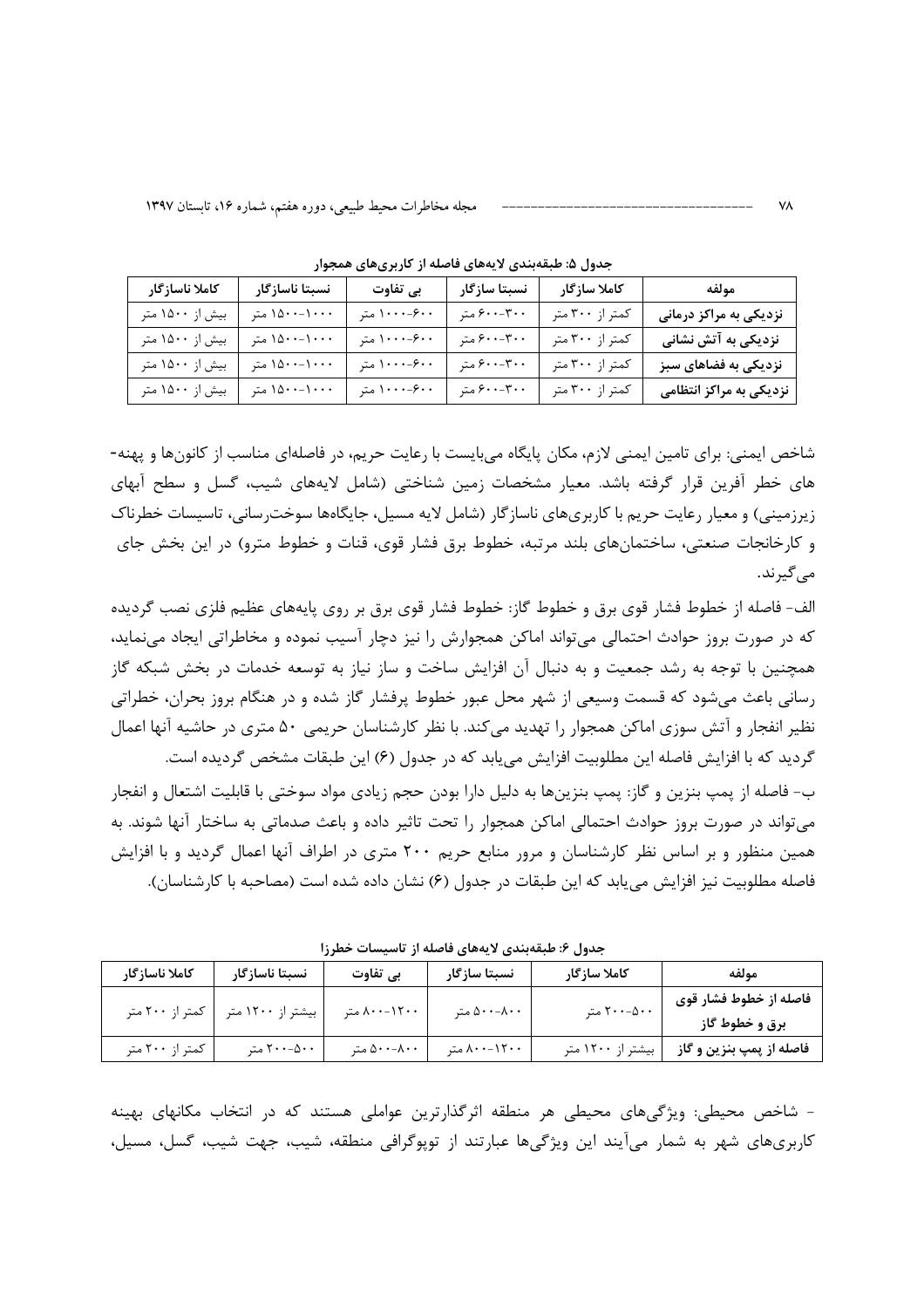رودخانهها، سفرههای آب زیرزمینی و… با توجه به موضوع و بررسیهای انجام شده مهمترین و اثر گذار ترین این عوامل در تحقیق حاضر استفاده شده است. که در جدول (۷) به تفسیر در وضع موجود شهربابک تحلیل شدهاند.

| كاملا ناساز گار  | نسبتا ناسازگار | بي تفاوت      | نسبتا سازگار  | كاملا سازگار      | مولفه              |
|------------------|----------------|---------------|---------------|-------------------|--------------------|
| بیشتر از ۱۲ درصد | ۰۱۲-۹ درصد     | ۹-۶ درصد      | ۳-۶ درصد      | کمتر از ۳ درصد    | شيب                |
| کمتر از ۵۰۰ متر  | ۵۰۰-۱۵۰۰ متر   | ۱۵۰۰-۲۰۰۰ متر | ۲۰۰۰-۲۵۰۰ متر | بیشتر از ۲۵۰۰ متر | گسل                |
| کمتر از ۱۰۰ متر  | ۱۵۰-۱۰۰ متر    | ۲۰۰–۱۵۰ متر   | ۲۰۰-۴۰۰ متر   | بیشتر از ۴۰۰ متر  | فاصله از رودخانه و |
|                  |                |               |               |                   | مسيلها             |

جدول ٧: طبقهبندي لايههاي عوامل محيطي

#### ۲– کلاسهبندی لایههای رستری

با توجه به اینکه اطلاعات و دادهها در کلیه لایهها بر اساس ۵ حالت کاملاً سازگار، نسبتاً سازگار، بیتفاوت، نسبتاً ناسازگار و کاملاً ناسازگار دستهبندی شدهاند کلاسهبندی لایهها ۵ طبقه نیز تعریف می،شود به این صورت که قسمتی از دادهها که کاملاً سازگار تعریف شدهاند در کلاس ۵ قرار میگیرند تا بیشترین امتیاز از ۱ تا ۵ را برخوردار شوند و قسمتی از دادهها که کاملاً ناسازگار تعریف شدهاند در کلاس ۱ قرار میگیرند تا کمترین امتیاز از ۱ تا ۱٫۵ برخوردار شوند.

۳- تحلیل سلسله مراتبی (AHP) - تعیین اولویت شاخصها و زیر شاخصها

با توجه به اینکه در بین معیارهای انتخاب شده برخی کمی و برخی کیفی هستند، باید روشی استفاده کنیم که بتوانیم معیارهای کمی را با کیفی مقایسه و وزندهی کرد. که این از مشکلات وزندهی در مسائل تصمیمگیری چندمعیاره میباشد. وزن داده شده به صورت یک عدد در ارزیابی دخالت داده میشود که این عدد بیانگر اهمیت نسبی به سایر معیارها است. معمولا وزنها به صورتی که مجموع آنها برابر یک شود نرمالیزه میشود. در تحقیق حاضر از روش وزندهی زوجی استفاده شده است. این روش به دلیل داشتن مبانی تئوریک قوی، دقت بالا و دارا بودن ارزش، اعتبار و درستی از معتبرترین و پرکاربردترین روشها میباشد. از اینرو با استفاده از نرمافزار

اکسپرت چویس ٰ و روش مقایسهی زوجی، وزنی برای هر یک از فاکتورهای مؤثر در مکان یابی محاسبه گردید.

٧٩

<sup>1 -</sup> Expert Choice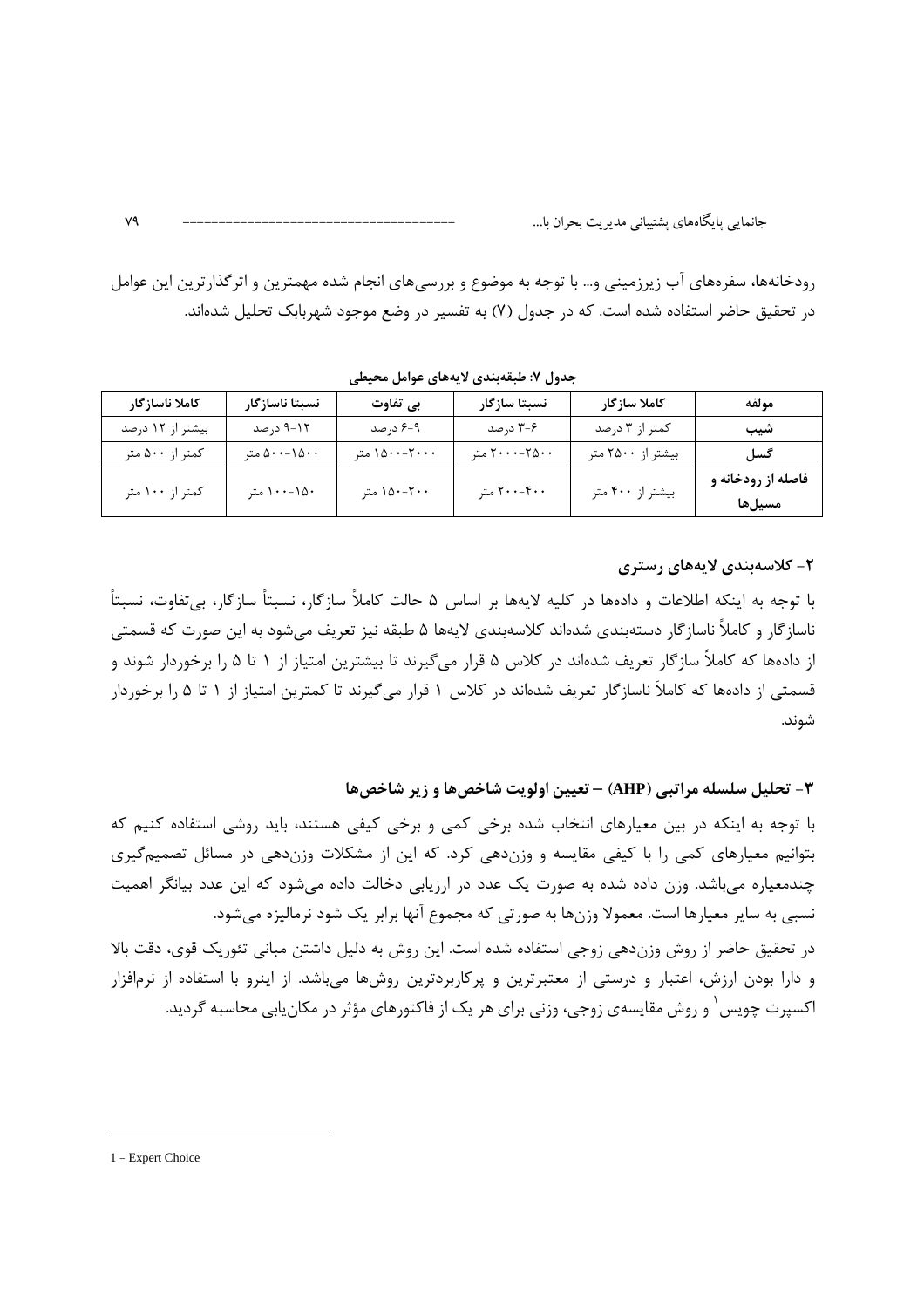مجله مخاطرات محيط طبيعي، دوره هفتم، شماره ۱۶، تابستان ۱۳۹۷

#### **۳-۱- تعیین درجه اهمیت شاخصها و زیر شاخصها**

 $\wedge\cdot$ 

مقایسه ۹ کمیتی ساعتی برای مقایسه دودوئی معیارها، عنوان شد میزان اهمیت و ارجحیت هر یک از شاخصها و زیر شاخصها بر اساس جمعبندی نظرات کارشناسان از فرمهای نظرسنجی طراحی شده نسبت به هم سنجیده شد و با استفاده از نرمافزار اکسپرت چویس وزن هر یک از شاخصها و زیرشاخصها نرمالیزه شده و نهایتاً وزن نسبی هر معیار محاسبه شد. مراحل تعیین وزن شاخصها و زیر شاخصها به ترتیب در ادامه ارائه خواهد شد. جدول (۸) میزان اهمیت شاخصها و زیرشاخصها را نسبت به یکدیگر نشان می دهد.

| درجه اهميت زيرشاخص | زير شاخص                   | درجه اهميت شاخص | شاخص    |
|--------------------|----------------------------|-----------------|---------|
|                    | نزديكي به معابر درجه ١     |                 |         |
|                    | نزدیکی به معابر درجه ۲     |                 |         |
|                    | نزدیکی به معابر درجه ۳     |                 | كارايي  |
|                    | تراكم جمعيتي               |                 |         |
|                    | گسل                        |                 |         |
| ۴                  | شيب زمين                   | ۵               | محيطى   |
|                    | فاصله از رودخانه و مسیلها  |                 |         |
|                    | فاصله از پمپ بنزين و گاز   |                 |         |
| Δ                  | فاصله از خطوط فشار قوى برق |                 | ایمنی   |
|                    | نزدیکی به مراکز درمانی     |                 |         |
| ۴                  | نزدیکی به آتش نشانی        |                 |         |
|                    | نزدیکی به فضاهای انتظامی   |                 | سازگاری |
|                    | نزدیکی به مراکز سبز        |                 |         |

جدول ٨: ميزان اهميت شاخصها و زير شاخصها

در شکل (۲) وزنهای نسبی نرمالیزه شده برای همه معیارها که توسط نرم افزار Expert choice محاسبه شده است قابل مشاهده است. همانطور که مشخص است مقدار Inconsistency، ۱۰۶۶ شده است که این نشان دهنده درستی محاسبات میباشد.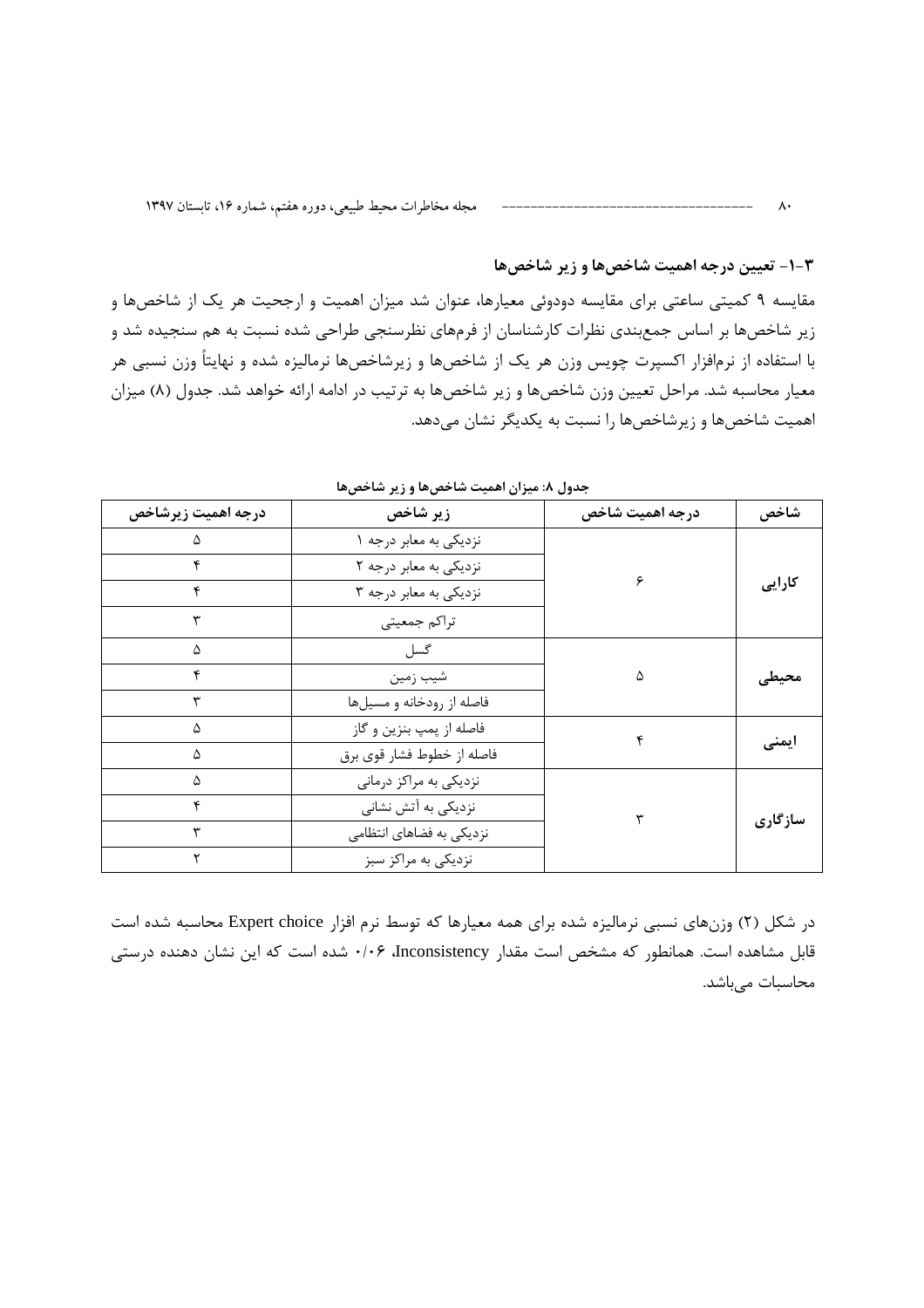| وزن نسبی زیر شاخص                       | زير شاخص                   | وزن نسبي شاخص                  | شاخص    |
|-----------------------------------------|----------------------------|--------------------------------|---------|
| .79V                                    | نزديكي به معابر درجه ١     |                                |         |
| $\cdot/\Delta$ .                        | نزدیکی به معابر درجه ۲     |                                |         |
| .1.5V                                   | نزدیکی به معابر درجه ۳     | .7079                          | كارايي  |
| .1.57                                   | تراكم جمعيتي               |                                |         |
| $\cdot/\Delta$ .                        | گسل                        |                                |         |
| $\cdot/\cdot \Delta \cdot$              | شيب زمين                   | .775 <sub>A</sub>              | محيطى   |
| $\cdot$ / $\cdot$ $\uparrow$ $\uparrow$ | فاصله از رودخانه و مسیلها  |                                |         |
| $\cdot$ / $\cdot$ $\vee$ $\Delta$       | فاصله از پمپ بنزين و گاز   | .715                           | ایمنی   |
| $\cdot$ / $\cdot$ $\vee$ $\Delta$       | فاصله از خطوط فشار قوي برق |                                |         |
| $\cdot/\cdot \tau$                      | نزدیکی به مراکز درمانی     |                                |         |
| $\cdot/\cdot\setminus q$                | نزدیکی به آتش نشانی        | $\cdot$ / $\cdot$ $\epsilon$ / |         |
| $\cdot/\cdot\cdot\Delta$                | نزدیکی به فضاهای سبز       |                                | سازگاری |
| $\cdot/\cdot\cdot$ 9                    | نزدیکی به مراکز انتظامی    |                                |         |

جدول ۹: میزان اهمیت شاخصها و زیر شاخصها

۴- تلفیق وزنهای نسبی با لایههای رستر کلاسهبندی شده

در این مرحله با استفاده از رستر کلکیولیتر<sup>٬</sup> وزن هر معیار که در مرحله قبل تعیین شد، جدول (۹)، در لایه مربوط به خود ضرب شده تا ارزش هر پیکسل بر اساس اولویت تاثیر آن در تعیین مکان مناسب جهت مکان گزینی پایگاه پشتیبان مدیریت بحران مشخص گردد. به این صورت که هر پیکسل در مرحله کلسیفای<sup>۲</sup> ارزشی بین ۱ تا ۵ را به خود اختصاص داده و با ضرب وزن در هر لایه کلاس ۱ تا ۵ در وزن لایه ضرب شده به این صورت که چنانچه وزن لایهای (۰/۰۴) باشد پیکسلهایی از نقشههای رستری که در کلاس ۱ هستند وزن نسبی آنها برابر است با (۰/۰۴\*۰) و پیکسلهایی که در کلاس ۵ هستند با ضرب وزن نسبی لایه برابر با (۰/۰۴۰۵) خواهد بود. در ذیل نقشه کلیه لایههای وزندار به همین منوال در محیط سیستم اطلاعات جغرافیایی محاسبه شده است و خروجی آن قابل مشاهده است.

 $\lambda$ 

<sup>1 -</sup> Raster calculator

 $2 - Classify$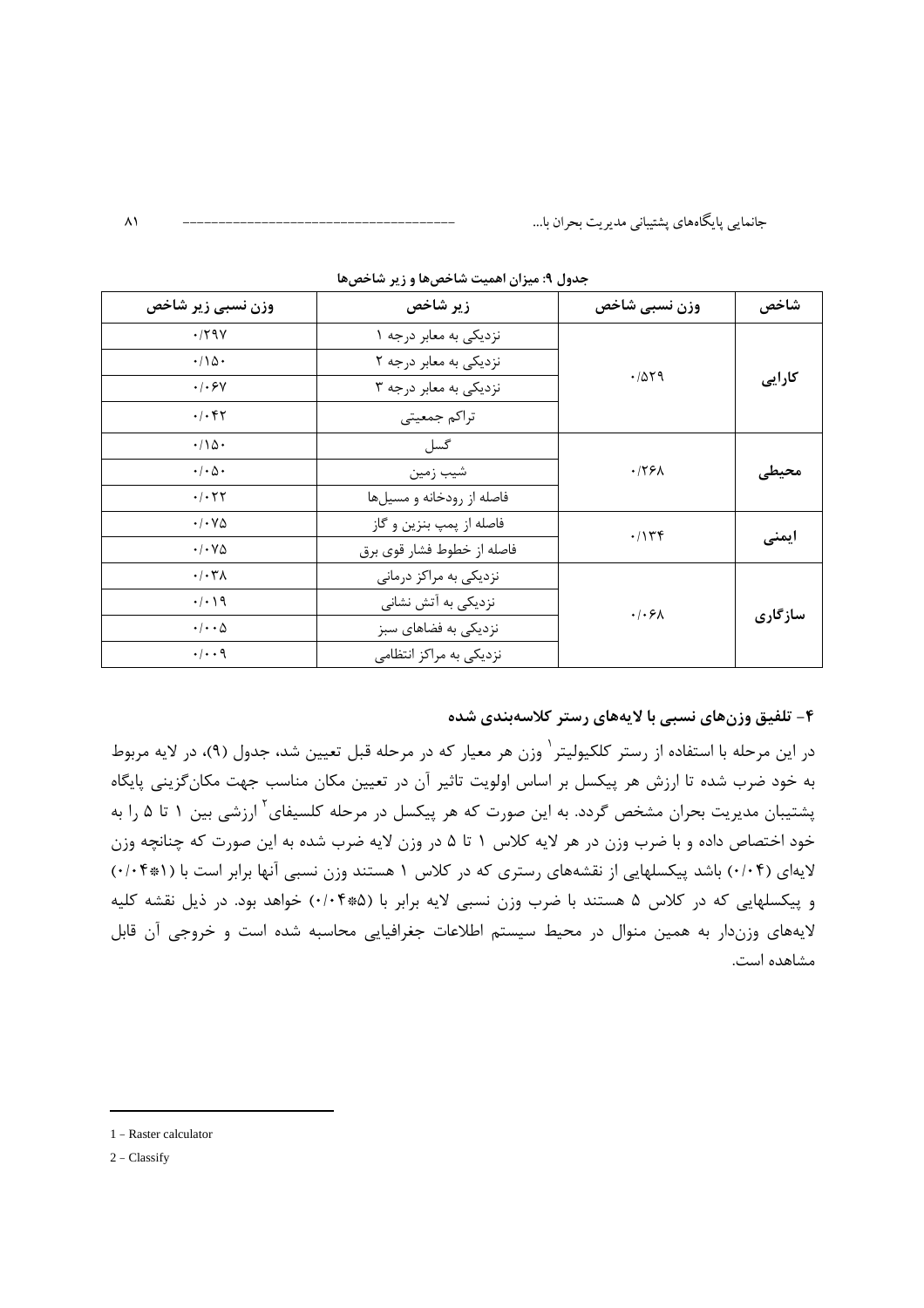

شکل ۳: لایه های وزندار (AHP) شاخص های تعیین مکان پایگاه مدیریت بحران شهربابک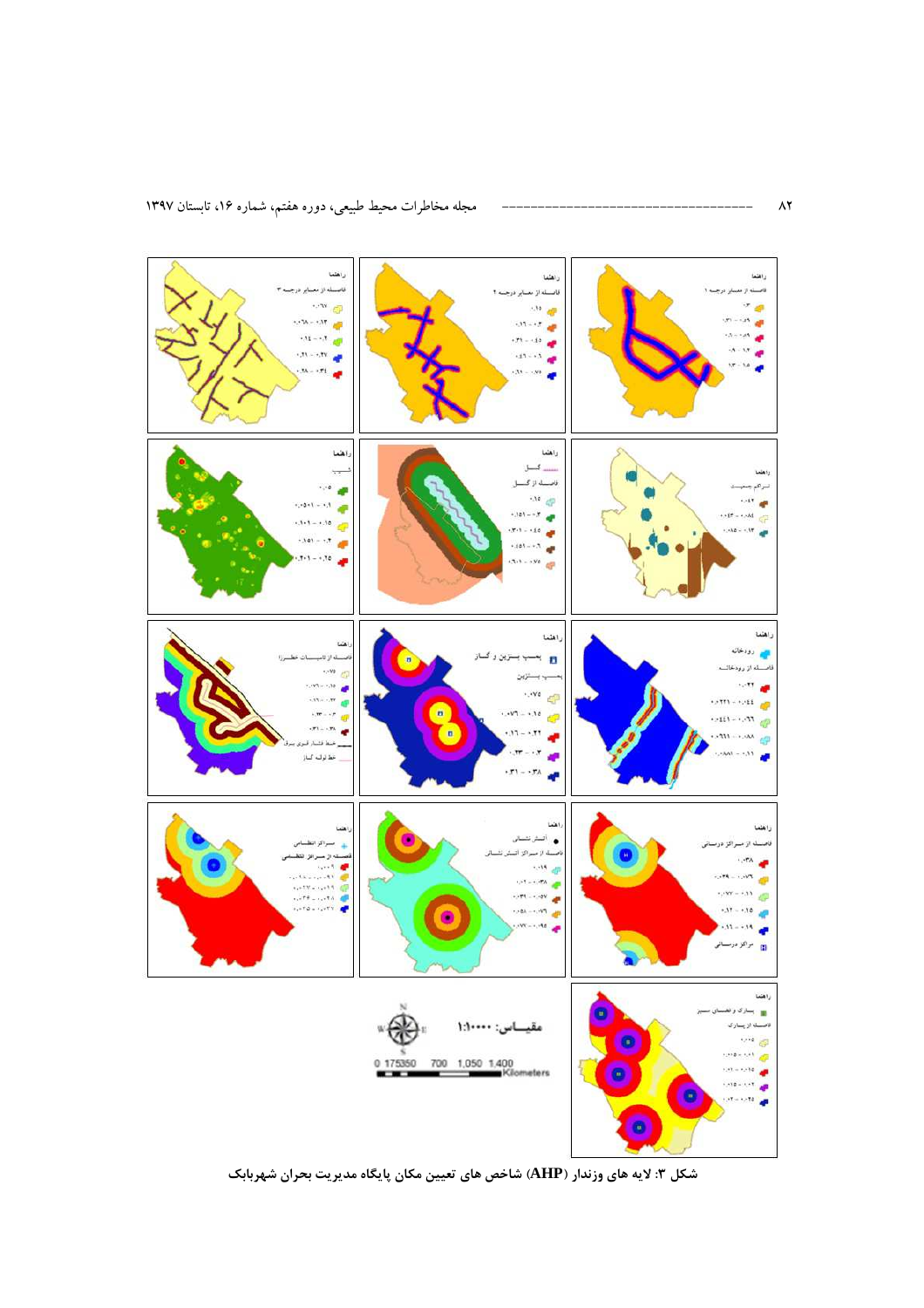#### 1- تلفيق لايهها با استفاده از مدل هميوشاني شاخص( $\mathbf{O}(t)$

انجام مدل همپوشانی شاخص به دو روش امکان پذیر است. در هر دو روش ابتدا به تمامیفاکتورهای مؤثر، بر اساس اهمیت نسبی و با توجه به نظرات کارشناسی، وزنی اختصاصداده میشود. این وزنها بصورت اعداد صحیح مثبت یا اعداد حقیقی در یک بازه مشخص، تعیین می شوند. در تحقیق حاضر جهت مکانیایی بهینه پایگاه پشتیبان مدیریت بحران از روش دوم مدل همپوشانی شاخص (IO) استفاده شد. برای این منظور ابتدا لایههای ۱۳ گانه که پس از تبدیل به لایههای رستری بسته به نوع اطلاعات کلاسیفای شدند و هر کلاس با توجه به تعریف هر معیار امتیاز کمتر یا بیشتر به خود را اختصاص یافت. سیس همه لایهها با استفاده از تابع SUM با هم تلفیق و نقشه مکانهای مناسب جهت احداث پایگاه پشتیبان مدیریت بحران بدست آمد.

بر اساس شکل (۴) ارزش مکانی هر یک از طبقات قابل تشخیص است. نتیجه گویای این امر است که کم ارزش ترین طبقه به لحاظ مكاني، طبقه با رنگ سبز با ارزش ١/٩-١/٤ است و با ارزشترين طبقه به لحاظ مكاني، طبقه با رنگ سورمهای با ارزش ۴/۳–۳/۸ است.

جدول شماره (۱۰) نشان دهنده میزان مساحت و درصد مساحت از کل شهر برای هر یک از طبقات مذکور در شکل (۴) است. به این صورت که طبقه کاملاً نامطلوب مساحت ۳۷۸/۵۰ هکتار (۱۶/۹ درصد) از کل شهربابک، طبقه مطلوبیت ضعیف مساحت ۹۳۳/۹۳ هکتار (۴۱/۷ درصد) از کل شهربابک، طبقه بی تفاوت مساحت ۴۱۶/۵۷ هکتار (۱۸/۶ درصد)، نسبتاً مطلوب مساحت ۴۷۰/۳۲ هکتار (۲۱٫۲ درصد) و طبقه کاملاً مطلوب مساحت ۴۰/۳۲ هکتار (۱/۶ درصد) از کل شهربابک را به خود اختصاص داده است.

 $\Lambda \mathsf{r}$ 

<sup>1 -</sup> Index Overlay Model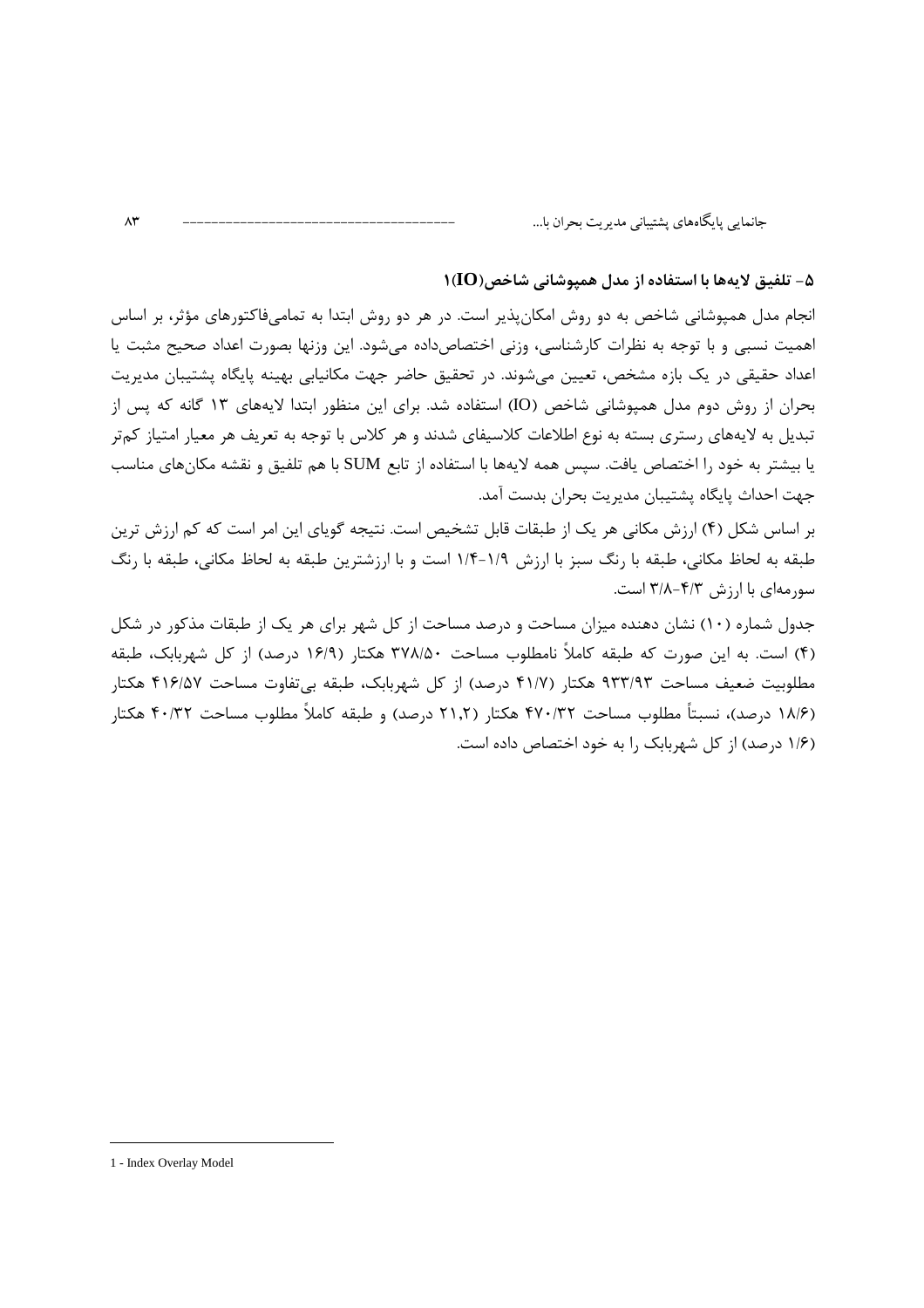

\_\_\_<br>شکل ۴: نقشه ارزش مکانی نهایی

جدول ۱۰: میزان مطلوبیت اراضی شهربابک جهت احداث پایگاه پشتیبان مدیریت بحران

| در صد | مساحت (هکتار)         | اندازه پيکسل | تعداد ييكسل                                           | طىقات         |
|-------|-----------------------|--------------|-------------------------------------------------------|---------------|
| 1819  | $TVA/\Delta$ .        |              | $V\Delta V \cdot \cdot \cdot$                         | كاملا نامطلوب |
| $f\$  | 957/95                |              | 188788.                                               | مطلوبيت ضعيف  |
| ۱۸۱۶  | 418/0V                | ۵            | $\lambda$ $\uparrow$ $\uparrow$ $\uparrow$ $\uparrow$ | بي تفاوت      |
| Y1/T  | $fV \cdot / \nabla f$ |              | 96.96.                                                | نسبتا مطلوب   |
| ۱۱۶   | $F \cdot / T$         |              | $\lambda \cdot \xi$ f.                                | كاملا مطلوب   |
| ۱۰۰   | 7759/64               | ۵            | <b>FFV971.</b>                                        | جمع           |

نتايج و بحث

بررسی معیارها و شاخصها در مکانیابی پایگاههای پشتیبان مدیریت بحران یکی از مهمترین مراحلی است که باید مورد توجه قرار گیرد. و از آنجا که هر کاربری طبق ویژگیهای خاص آن برای محل خاصی مناسب است و هر محلی نیز کاربری خاص خود را میطلبد. بدین صورت که هر کاربری برای ارائه خدمات بطور استاندارد نیاز به ویژگیهای مکانی استانداردی از قبیل اندازه و ابعاد زمین، موقعیت، شیب، خصوصیات فیزیکی جنس خاک، توپوگرافی و غیره، دسترسی، تاسیسات و تجهیزات، صدا، هوا، بو و کاربریهای همجوار سازگار دارد. انتخاب مکانهای مذبور بر اساس

 $\Lambda$ ۴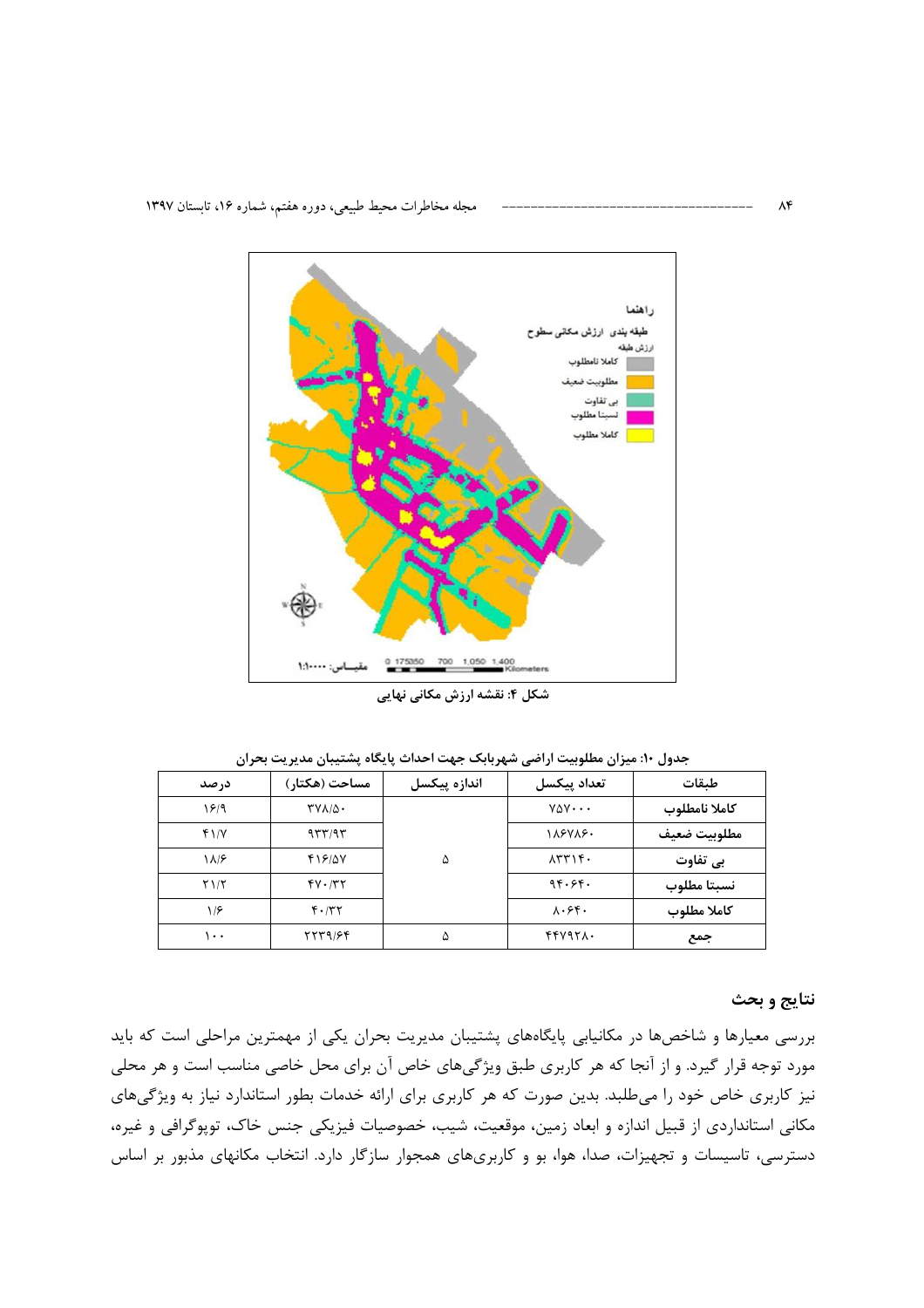معیار مطلوبیت در نظر گرفته شده است. در تعیین نهایی دو گزینه پیشنهادی آنچه که در مطلوبیت این دو مکان حائز اهمیت است مساحت و موقعیت آنها نسبت به سایر گزینه است. قابل توجه است که پس از ارزیابی اراضی شهربابک جهت جانمایی پایگاه پشتیبان مدیریت بحران و روشن شدن اراضی مطلوب جهت انتخاب بهینه این کاربری، مکان پیشنهادی کاربری مذکور براساس طرح فرادست (مهندسین مشاور مانا) ارایه شده است.

در این تحقیق آنچه که بعنوان شاخصهای مکانیایی با استفاده از روش تحلیل محتوا انتخاب شدند عبارتند از نزدیکی به معابر درجه ۱، نزدیکی به معابر درجه ۲، نزدیکی به معابر درجه ۳، تراکم جمعیتی، گسل، شیب زمین، فاصله از رودخانه و مسیلها، فاصله از خطوط فشار قوی برق، فاصله از پمپ بنزین و گاز، نزدیکی به مراکز درمانی، نزدیکی به آتش نشانی، نزدیکی به فضاهای انتظامی و نزدیکی به مراکز سبز. بر اساس شاخصهای فوق آنچه که از نتایج مکانیابی حاصل شد نشان میدهد میزان مساحت اراضی شهربابک با کیفیت کاملاً نامطلوب جهت احداث پایگاه پشتیبان ۱۶/۹ درصد، با کیفیت مطلوبیت ضعیف ۴۱/۷ درصد، با کیفیت بی تفاوت ۱۸/۶ درصد، با کیفیت نسبتا مطلوب ٢١/٢ درصد و کیفیت کاملاً مطلوب با مساحت ١/۶ درصد می باشد. از این٫و نقشه پیشنهادی میٍتواند به عنوان راهنما انتخاب مکان پایگاه پشتیبان مدیریت بحران در سطح شهر باشد. شکل (۵) کاربری اراضی پیشنهادی و جانمایی پایگاه پشتیبان مدیریت بحران پیشنهادی را به لحاظ جانمایی در جوار کاربریهای سازگار و دسترسی به معابر نمایش می دهد که نتیجه نهایی تحقیق حاضر است.



شکل ۵: نقشه کاربری اراضی پیشنهادی شهربابک، *ماخذ: یافتههای تحقیق، ۱۳۹۵*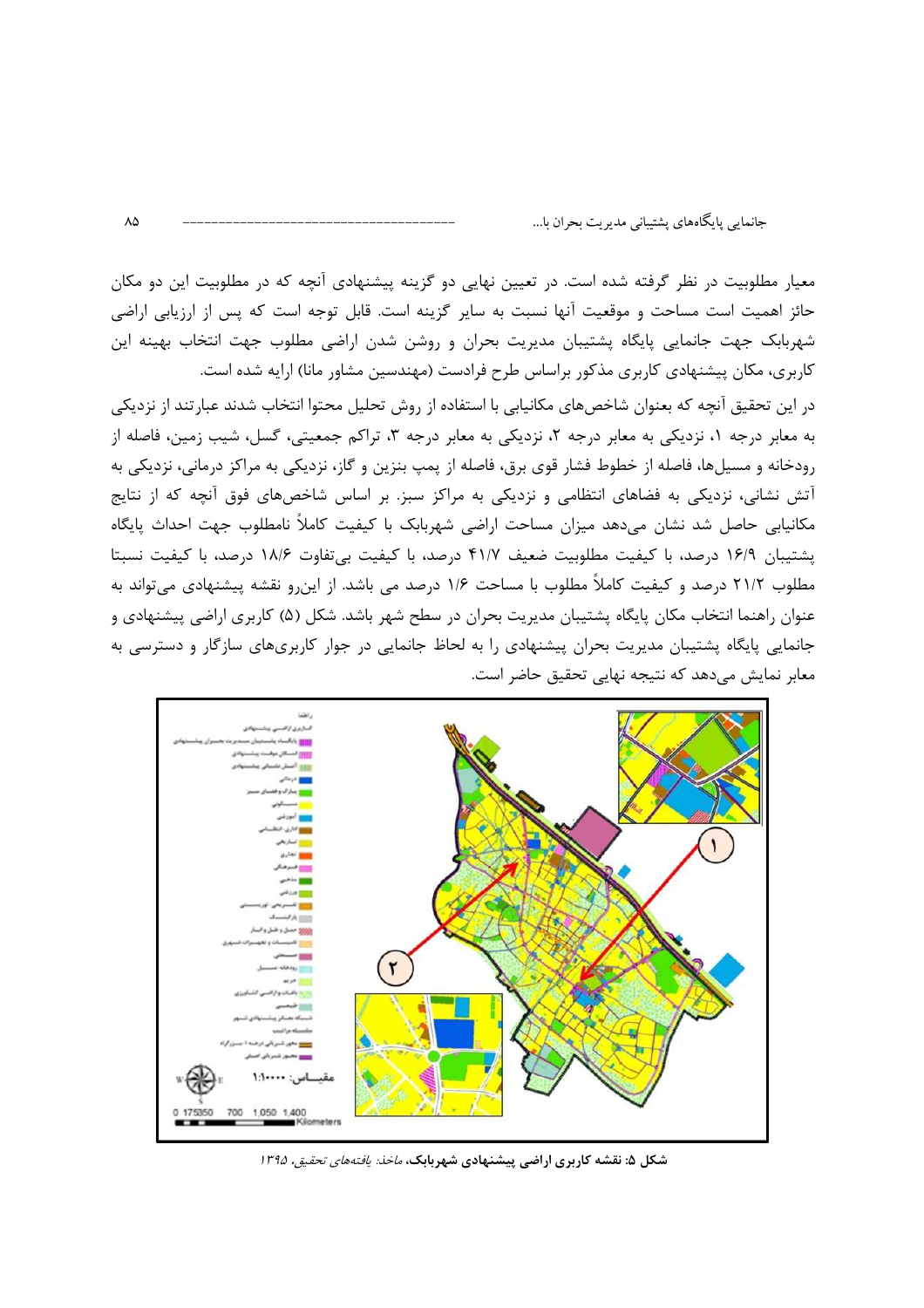#### يتشنهادها

تصمیم گیران و برنامهریزان شهری، می توانند جهت تصمیم گیری و حل مسائل شهری با استفاده از مدلهای منطقی نوین و ابزار و سیستمهای کارآمد و به ویژه با بهرهمندی از سیستمهای اطلاعات جغرافیایی، اهداف و ماموریتهای خود را با دقت و سرعت بیشتری دنبال نمایند. روش پیشنهادی در این پژوهش، به سازمان پیشگیری و مدیریت بحران این امکان را میدهد تا علیرغم تعدد پارامترها و ارزشهای متفاوت در شناسایی و انتخاب مکان مطلوب و ایمن برای احداث پایگاههای پشتیبانی مدیریت بحران با دقت و سهولت بیشتری اقدام نماید. با توجه به بررسی نتایج به دست آمده، در راستای بهینه نمودن عملیات مکان پابی جهت پژوهشهای آتی، موارد ذیل پیشنهاد می شود:

دو (چند) منظورهسازی احداثات شهری، پیشبینی کاربردهای مدیریت بحرانی در کنار کاربردهای معمول و توجه به ضرور تهای شرایط اضطراری در احداثات شهری؛

تعیین معیارها جهت مکانیابی با توجه به ویژگیها و مشخصات محدوده مورد مطالعه انجام پذیرد و این بدان معنی است که معیارهای یاد شده با توجه به تغییر ویژگیهای محدوده مورد مطالعه میتواند تغییر پیدا کند. انعطاف پذیری سیستمهای اطلاعات جغرافیایی نیز در حدی است که بتوان در چهارچوب مکان پایی صورت گرفته برای این تحقیق، اما با معیارهایی متفاوت، بهترین مکانها را به منظور استقرار پشتیبان مدیریت بحران، مناسب با ویژگیهای منطقه مورد نظر تعیین کرد.

پیشنهاد بالا در مورد ارزیابی نیز مصداق دارد. به ویژه این که روش ارزیابیAHP با سادگی و قابلیت انطباق بالا در شرایط مختلفی، میتواند پاسخگوی برنامهریزی باشد. بنابراین پیشنهاد میشود که معیارهای ارزیابی نیز با توجه به ویژگی های محدودههای مورد بررسی تغییر یابد.

با توجه به این که روشAHP معیارها را اولویتبندی میکند. میتوان در خصوص مناطق و یا شهرهایی که میزان آسیب پذیری آنها بالاست، اولویت اول را به عنوان مرکز اصلی پشتیبان مدیریت بحران و گزینههایی را که در رتبههایی پایینتر قرار می گیرند به عنوان مراکز فرعی اسکان موقت پیشنهاد نمود. در این صورت میتوان به گونهای برنامهریزی کرد که این مراکز با حفظ ارتباط مستمر با یکدیگر در هنگام وقوع زلزله بتوانند کل منطقه مورد بررسی را تحت يوشش قرار دهند.

در مکان یابی پایگاه ها می توان نقش و تاثیر پارامترهای دیگری از جمله نوع خاک، خطوط لوله گازرسانی و… را نیز بررسي نمود.

در صورتیکه امکان دسترسی به مشخصات جزئی تر لایههای استفاده شده، از جمله نوع و میزان فعالیت گسلها، میزان مقاومت یا پایداری قنا تھا، بررسی مقاومت لرزەای خطوط حمل و نقل و… وجود دارد با اعمال آن در فرآیند مکان یابی مے توان به نتایج دقیق تری دست یافت.

پیشنهاد می شود که مدیریت نیروی انسانی مستقر و منابع در این مراکز به صورتی انجام گیرد که نیروهای امدادی، به كليه تخصصها و تجهيزات لازم در هنگام عمليات امداد رساني و اسكان مجهز باشند.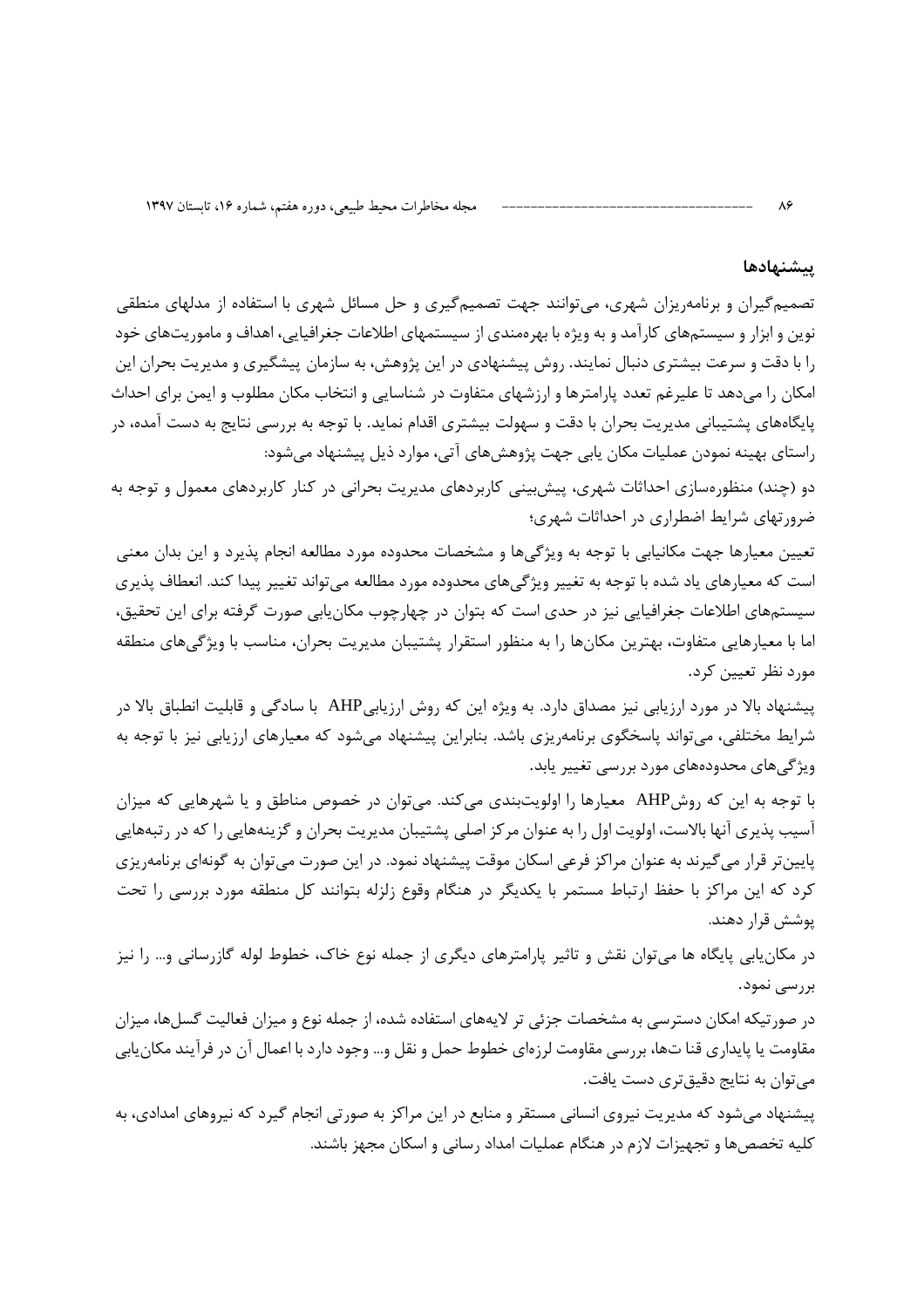#### منابع

آل شیخ علی اصغر؛ حسینیان شهرام (۱۳۸۵). مکان پایی بهینه کاربری اراضی شهری با استفاده از سیستم های اطلاعات جغرافیایی نمونه موردی (فضای سبز شهر یاسوج)، همایش ژئوماتیک، تهران.

احدنژاد روشتی محسن (۱۳۹۰). مکان پایی بهینه محل های اسکان موقت آسیب دیدگان ناشی از زلزله در مناطق شهری با استفاده از روش های چند معیاری و GISمطالعه موردی شهر زنجان، نشریه تحقیقات کاربردی علوم جغرافیایی، جلد ۲۰، شماره ۲۳، صص ۶۱-۴۵.

احدنژادروشتی محسن؛ جلیلی کریم؛ زلفی علی (۱۳۹۰). مکانیابی بهینه محل های اسکان موقت آسیب دیدگان ناشی از زلزله در مناطق شهری با استفاده از روشهای چند معیاری و GIS مطالعه موردی شهر زنجان، تحقیقات کاربردی علوم جغرافیایی (علوم جغرافیایی)، زمستان ۱۳۹۰، دوره ۲۰، شماره ۲۳، صفحات ۶۱–۴۵.

اسلامی علیرضا (۱۳۸۵). مکانیایی مراکز امداد و اسکان (نمونه موردی منطقه یک شهرداری تهران).www.civilica.com.

بهرام پور مهدی؛ بمانیان، محمدرضا (۱۳۹۱). تبیین الگوی جانمایی پایگاههای مدیریت بحران با استفاده از GIS، دوفصلنامه مدیریت بحران، سال اول، شماره اول، صص ۵۹-۵۱.

بوزرجمهوری خدیجه؛ جوانشیری مهدی؛ دربان آستانه محمدرضا؛ قربانی، علی (۱۳۹۳). تحلیل فضایی و مکان پابی بهینه مراکز اسکان موقت در مدیریت بحران نواحی روستایی با تلفیقAHp & GIS، نمونه مورد مطالعه بخش مرکزی شهرستان فاروج، دومین همایش بین المللي توسعه روستايي، دانشگاه تربت حيدريه.

حسینی قاسم علی؛ غلامعلی فرد مهدی؛ قربانی حمیده (۱۳۹۳). کاربرد منطق بولین در مکان پابی پایگاه های پشتیبانی مدیریت بحران منطقه یک شهرداری تهران بر مبنای معیارهای عدم همجواری ناسازگاری در محیط GIS، دومین همایش ملی و تخصصی پژوهشهای محيط زيست ايران، انجمن ارزيابان محيط زيست هگمتانه.

روابط عمومی سازمان پیشگیری و مدیریت بحران (۱۳۸۵). گزارش پایگاه های پشتیبانی مدیریت بحران، مجله همگامان، شماره ۹. زبردست اسفندیار؛ محمدی عسل (۱۳۸۴). مکانیابی مراکز امداد رسانی (در شرایط وقوع زلزله) با استفاده از GIS و روش ارزیابی چند معیاریAHP، فصلنامه هنرهای زیبا، شماره ٢١، تهران، صص ١۶-۵.

زیاری کرامت الله (۱۳۸۸). برنامه ریزی کاربری اراضی شهری، انتشارات دانشگاه تهران، چاپ هفتم. صص ۹۰-۸۱

سازمان پیشگیری و مدیریت بحران شهر تهران (۱۳۸۳). اساسنامه سازمان پیشگیری و مدیریت بحران شهر تهران. تهران: سازمان پیشگیری و مديريت بحران شهر تهران.

سعیدنیا احمد (۱۳۷۸). کتاب سبز راهنمای شهرداریها، کاربری زمین شهری، سازمان شهرداریهای کشور، تهران. صص۵-۲ شجاع عراقی مهناز؛ تولایی سیمین؛ ضیائیان پرویز (۱۳۹۰). مکانیابی بهینه پایگاههای پشتیبان مدیریت بحران با استفاده از سیستم اطلاعات جغرافیایی مطالعه موردی منطقه ۶ شهرداری تهران، مجله مطالعات و پژوهشهای شهری و منطقهای، شماره ۱۰، صص ۶۰-۴۱. صادقی آسیه (۱۳۸۶). مکان پابی نیروگاه حرارتی بر اساس معیارهای محیط زیستی، پایان نامه کارشناسی ارشد، دانشگاه تهران، تهران، ايران.

عبدالهی مجید (۱۳۸۳). مدیریت بحران در نواحی شهری، انتشارات سازمان شهرداریها و دهیاری های کشور، چاپ سوم، تهران. فلاحی علیرضا (۱۳۸۶). معماری سکونتگاه های موقت پس از زلزله، انتشارات دانشگاه شهید بهشتی، تهران.

قیصری حدیثه؛ احدنژاد محسن (۱۳۹۲). ارزیابی و مکانیابی پایگاههای چندمنظوره مدیریت بحران پس از وقوع زلزله با استفاده از مدلهای تصمیمگیری چندمعیاره (MCDM) نمونه موردی: بافت قدیم شهر کرمانشاه، اولین همایش ملی معماری، مرمت، شهرسازی و محيط زيست يايدار، شهريور.

گیوهچی سعید؛ عطار محمد امین؛ رشیدی ابراهیم؛ حصاری اصغر؛ نصبی نسترن (۱۳۹۲). مکانیابی اسکان موقت پس از زلزله با استفاده از GIS و تكنيك AHP مطالعه موردي: منطقه ۶ شهر شيراز، مجله مطالعات و پژوهش هاي شهري و منطقهاي، سال پنجم، شماره هفدهم، صص ۱۱۸–۱۰۱.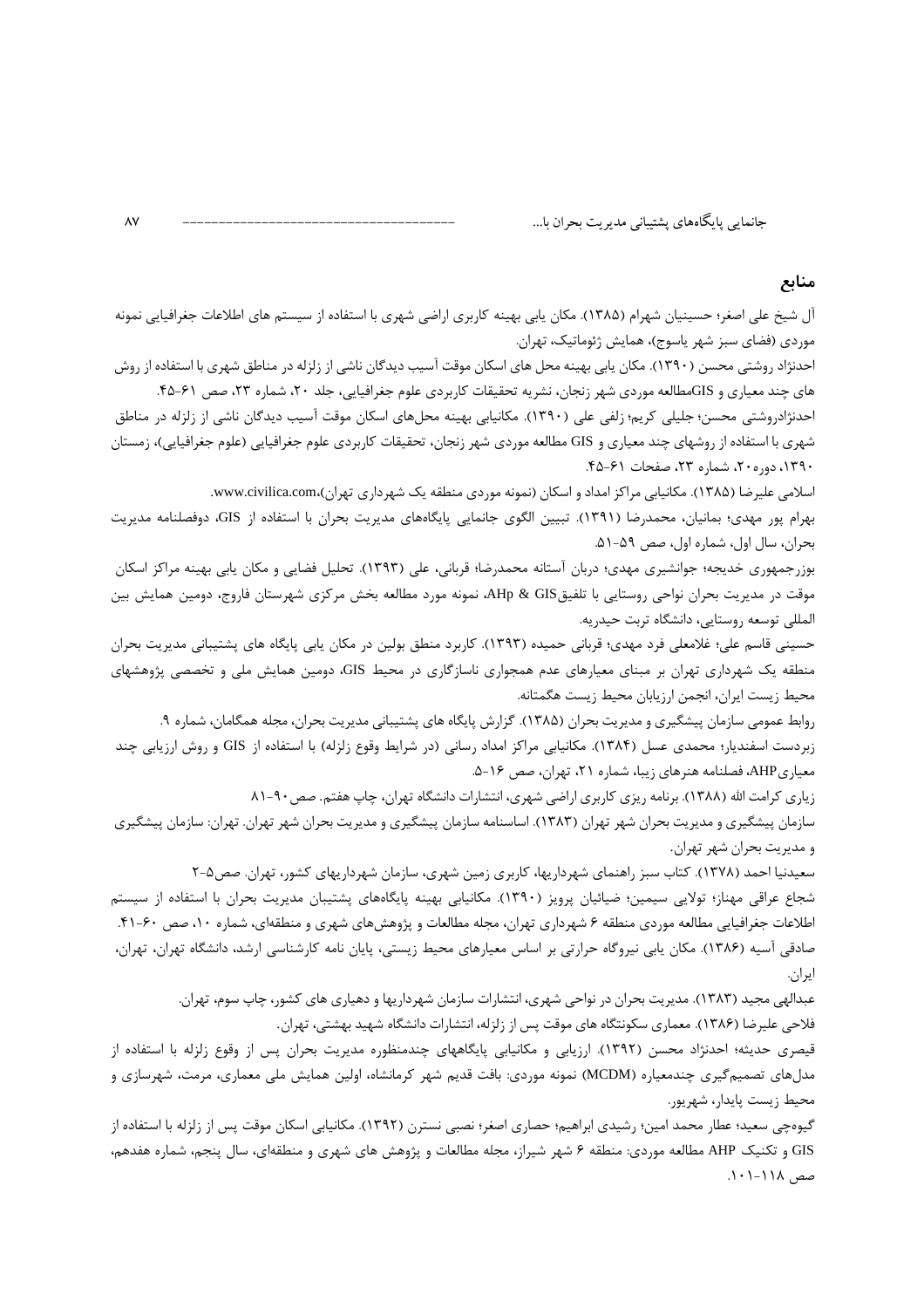نوجوان مهدي؛ اميدوار بابک؛ صالحي اسماعيل (١٣٩١). مكانيابي اسكان موقت با استفاده از الگوريتم هاي فازي؛ مطالعه موردي: منطقه یک شهرداری تهران؛ مدیریت شهری؛ شماره ۳۱؛ صص ۲۲۲-۲۰۵. هادیانی زهره؛ کاظمی زاد شمس اله (۱۳۸۸). مکان یابی ایستگاه های آتش نشانی با استفاده از روش تحلیل شبکه و مدل AHPدر محیط GIS، شهر قم، مجله جغرافيا و توسعه، شماره ۱۷، صص ۱۱۲-۹۹.

Alparslan, E., Ince, F., Erkan, B., Aydoner, C., Ozen, H., Donertas, A., Ergintav, S., Yagsan, F., Zaterogulları, A., Eroglu, I., (2008). A GIS model for settlement suitability regarding disaster mitigation, a case study in Bolu Turkey. Engineering Geology, 96(3), pp: 126-14

B.Kar, M.E. Hodgson, (2008),"A GIS-Based Model to Determine Site Suitability of Emergency Evacuation Shelters", Transactions in GIS.

Jifu Liu, Yida Fan, Piejun Shi (2011), Response to a high-Altitude Earthquake: The Yushu Earthquake example, Int J. Disaster risk sci, 2(1), 43-53.

Hoetmer, Gerard J. (1991). Emergency Management: Principles and Practice for Local Government. Washington, D. C.: International City Management Association, 1-3.

Kelly C., (2005). Checklist-Based Guide to Identifying Critical Environmental Considerations in Emergency Considerations in Emergency Shelter Site Selection, Construction, Management and Decommissioning, Geneva: Joint UNEP/OCHA Environment Unit, in the Office for the Coordination of Humanitarian Affairs

Liu, Bin et al., (2003). The Restoration Planning of Road Network in Earthquake Disasters, Proceedings of the Eastern Asia Society for Transportation Studies, Vol.4, October, page 526-539.

Sule Tudes, Nazan Duygu Yigiter (2010), Preparation of land use planning model using GIS based on AHP, Case study Adana-Turkey, Bull Eng Geology Environment, and 69: 235-245

UNHCR (United Nations High Commissioner for Refugees) (2007) Handbook for Emergencies, Geneva, Third Edition.

Yung-Lung Lee, Ming-Chin Ho, Tsung-Cheng Huang, Cheng-An Tai.2007. Urban Disaster Prevention Shelter Vulnerability Evaluation Considering Road Network Characteristics, 2nd

http://www.undp.org.ir

http://tdmmo.tehran.ir

http://www.Kdmc.ir.